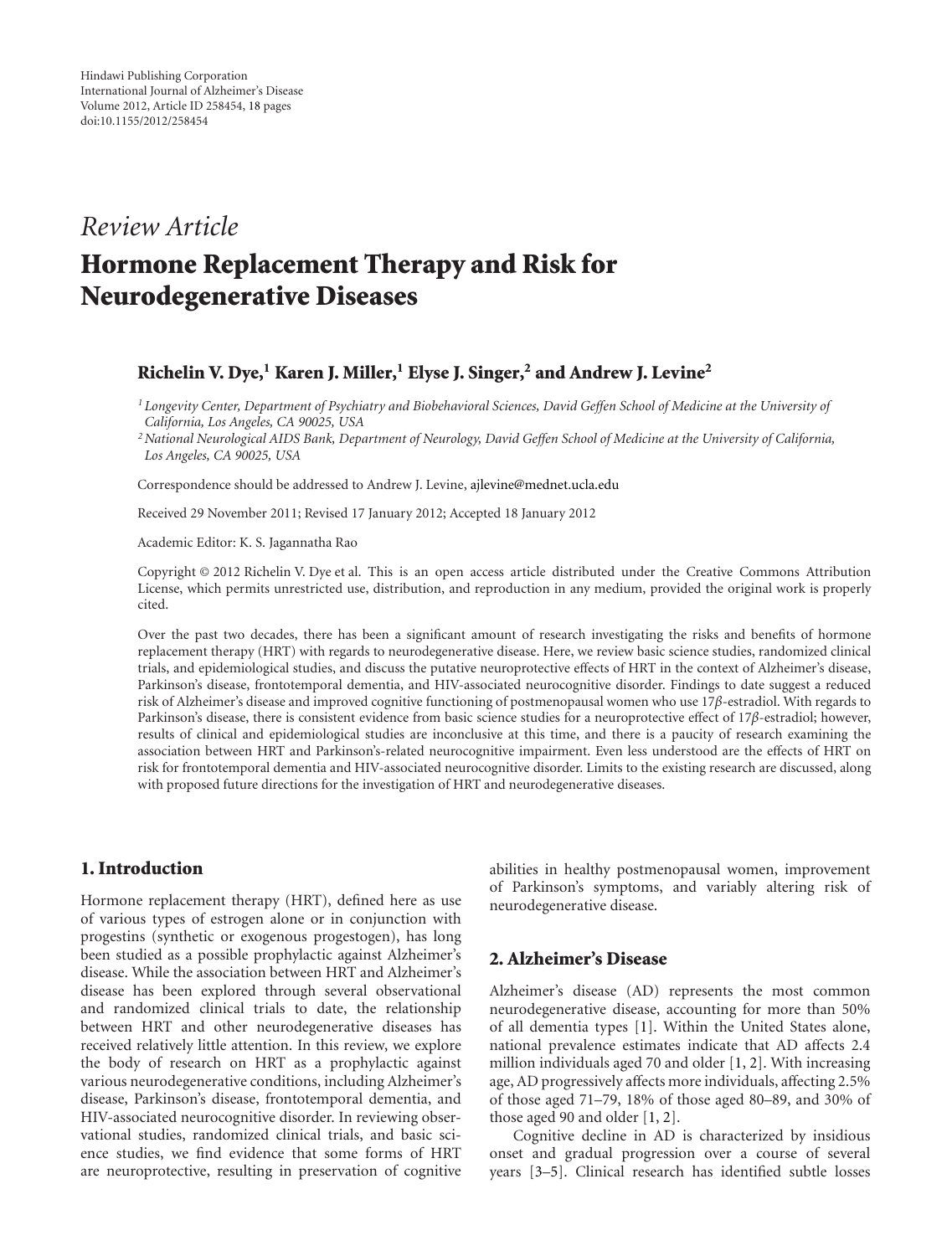of cognitive functioning that precede AD. Studies have consistently shown that a deficit in episodic or verbal memory, specifically the ability to encode novel information, is an early symptom of AD and often presents several years before a formal diagnosis of AD [\[3](#page-11-3), [6](#page-12-1)[–9](#page-12-2)]. Such observations have led to the identification of a preclinical stage of AD that represents the transition between normal aging and AD. Specifically, mild cognitive impairment (MCI) represents the mild neurocognitive decline that occurs in the presence of relatively intact day-to-day functioning [\[4,](#page-12-3) [5\]](#page-12-0). Although there are several subtypes of MCI, the subtypes that are at increased risk for the development of AD involve predominant memory impairment. It has been estimated that approximately 10–15% of those diagnosed with MCI with predominant memory impairment convert to AD per year [\[4,](#page-12-3) [5](#page-12-0)]. The identification of MCI as a possible prodrome to AD, as well as the recent development classifier algorithms that assess later risk for AD based on a variety of clinical factors [\[10\]](#page-12-4), leaves open the potential for initiating therapies, including HRT, that may prevent progression to AD in those at risk.

*2.1. Estrogen and Risk for AD—Observational Studies.* Incidence rates indicate the risk of AD among women is double that of men after the age of 80, even after controlling for protective factors such as education [\[11\]](#page-12-5). The higher incidence rate of AD among women have led to explorations on the association between estrogen deficiency and AD.

Observational studies have examined both HRT and estrogen replacement therapy (ERT), or estrogen alone, in relation to incidence of AD (see [Table 1\)](#page-2-0). For instance, in a sample of 514 women enrolled in the Baltimore Longitudinal Study of Aging, Kawas et al. found that ERT was associated with significantly reduced risk for AD [\[12](#page-12-6)]. Although the duration of use ranged between 1–15 years, the data did not show a significant effect for duration of ERT. In addition, no effect was observed for age of menopause. In another observational study reported by Tang et al., ERT was also associated with significantly reduced risk for AD in a sample of 1124 women enrolled in the Manhattan Study of Aging [\[13\]](#page-12-7). Here, however, an inverse relationship was observed for duration of use and risk for AD, with the lowest risk noted for women taking estrogen for longer than one year. Other observational studies have provided moderate support for decreased AD risk with ERT and the importance of duration of use. Using retrospective data on a sample of 355 women, Paganini-Hill and Henderson found that ERT was associated with moderately reduced risk for development of AD [\[14](#page-12-8)]. An inverse relationship was seen for duration of ERT and risk for all-cause dementia (AD as well as other causes of dementia), with those on ERT for seven or more years having the lowest risk for AD. While findings from these observational studies suggest that ERT may reduce risk of AD, given the nature of observational studies the findings may be affected by several biases. Specifically, the women who decided to take ERT for several years may have been healthier to begin with; they may have also been more proactive in seeking early postmenopausal treatment due to higher education and/or availability of

resources. An additional criticism is the lack of controls in the studies; for instance, all observational studies described above involved varied ERT regimens among all participants rather than a uniform ERT regimen. Thus, the findings of the observational studies present with several limitations.

Although all of the studies examined above have included women who underwent natural menopause, recent observational studies have examined the differences between women who underwent natural versus surgical menopause [\[15\]](#page-12-9). In one, women who had surgical menopause demonstrated an increased long-term risk for cognitive impairment compared to women with natural menopause. In another paper based on the same data, the same researchers reported a linear trend, with increased risk seen with younger age at oophorectomy (bilateral or unilateral) [\[16](#page-12-10)]. These findings suggest that earlier age of surgical menopause increased risk of cognitive impairment and that estrogen deficiency may initiate risk for neurological diseases such as AD. Notably, the researchers also found increased risk of depression and cardiovascular disease among women with history of bilateral oopherectomy, suggesting that the relationship between surgical menopause and cognitive impairment may be multifactorial [\[17,](#page-12-11) [38](#page-13-0)].

*2.2. Randomized Clinical Trials of HRT in Healthy and At-Risk Women.* While observational studies generally support a neuroprotective role for ERT against AD, the results of randomized clinical trials (RCTs) have been equivocal. To date, the largest study has been the Women's Health Initiative Memory Study (WHIMS), an ancillary study of the Women's Health Initiative (WHI), a prospective study that enrolled 7479 postmenopausal women [\[39](#page-13-1), [40\]](#page-13-2). A total of 4532 women with natural menopause (intact uterus) were randomized into a trial comparing conjugated equine estrogen (CEE) + medroxyprogesterone (MPA) versus placebo [\[40\]](#page-13-2). However, the trial was discontinued before completion due to unexpected health risks. Despite the early termination, data revealed that women who received CEE + MPA demonstrated greater cognitive decline compared to the placebo group [\[40\]](#page-13-2). Additional analyses revealed that risk for dementia was doubled for women who received CEE + MPA compared to the placebo group [\[39](#page-13-1)]. Taken together, data from the WHIMS demonstrated a higher incidence of dementia and greater cognitive decline among hormone users relative to placebo groups.

Although the WHIMS has been considered one of the largest and longest randomized studies examining HRT and cognitive deficits, generalizability of the findings is affected by several limitations. First, external validity of the WHIMS findings has come into question, as the participants in the treatment group were at high risk for cardiovascular and cerebrovascular disease; thus the higher rates of dementia may have been attributed to vascular disease. Second, in their analyses of the WHIMS data, the researchers included all dementia types into an "all-cause" dementia that included AD, vascular dementia, dementia due to Parkinson's disease, and frontotemporal dementia, thus limiting the interpretation of results. Third, a methodological limitation included the unavailability of baseline cognitive measures prior to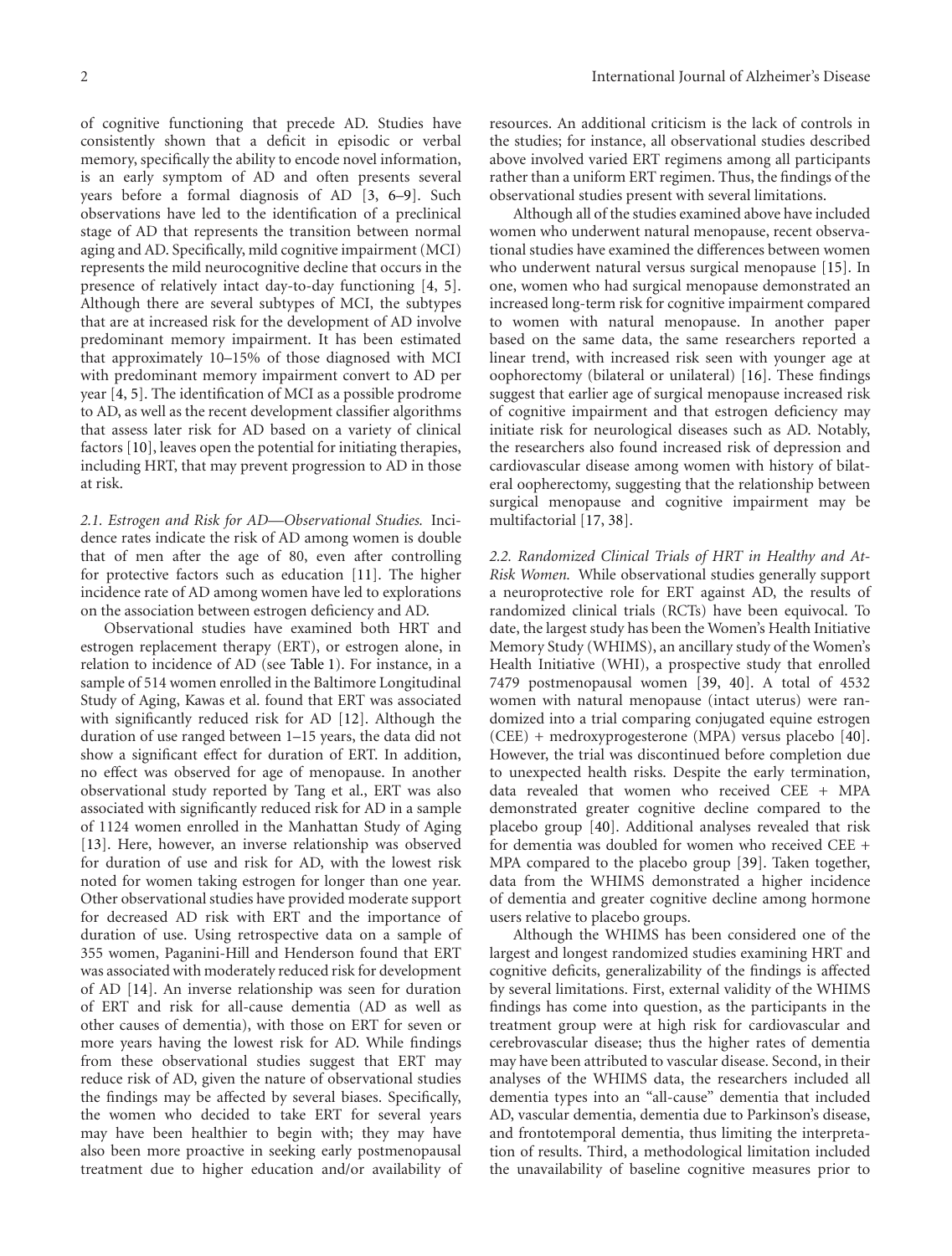| Study (reference)                   | Sample description                                                                                                                                                 | Overall findings                                                                                                                                                                                                                                                                                   |
|-------------------------------------|--------------------------------------------------------------------------------------------------------------------------------------------------------------------|----------------------------------------------------------------------------------------------------------------------------------------------------------------------------------------------------------------------------------------------------------------------------------------------------|
| Paganini-Hill and<br>Henderson [14] | 355 postmenopausal women (165 users;<br>190 nonusers) with a mean age of 86.5<br>years at death; retrospective data from the<br>Leisure World, Laguna Hills cohort | ERT (not specified) for 1-7 years was associated with reduced<br>risk for AD (OR: 0.67, CI 95% 0.38-1.17) compared to<br>nonusers. Risk for AD decreased with longer duration of use.                                                                                                              |
| Tang et al. $[13]$                  | 1124 healthy postmenopausal women<br>(156 users; 968 nonusers), with a mean<br>age of 74.2, enrolled in the Manhattan<br>Study of Aging                            | After controlling for age, education, and ethnicity, ERT<br>(majority used CEE) for 6-8 years was associated with lower<br>risk for AD (OR 0.50, 95% CI, 0.25–0.90) compared to<br>nonusers. Risk for AD decreased with longer duration of use.                                                    |
| Kawas et al. [12]                   | 514 healthy postmenopausal women<br>(230-users; 242-non-users), with a mean<br>age of 65.5, enrolled in the Baltimore<br>Longitudinal Study of Aging               | After controlling for education, ERT (not specified) for 1–10<br>years was associated with lower risk for AD (OR: 0.46, 95%<br>CI, 0.21-0.99) compared to non-users. No effect was<br>observed for duration of use.                                                                                |
| Rocca et al.,<br>$[15 - 17]$        | 813 women with unilateral<br>oophorectomy, 676 women with bilateral<br>oophorectomy, and 1,472 women who<br>did not undergo oophorectomy.                          | Women who underwent oophorectomy (unilateral or<br>bilateral) before onset of menopause were at increased risk<br>for cognitive impairment or dementia (OR: 1.46, 95% CI,<br>1.13–1.90) compared to women who did not undergo<br>oophorectomy. Risk increased with younger age at<br>oophorectomy. |

<span id="page-2-0"></span>TABLE 1: Observational studies of ERT and risk for dementia.

treatment; thus, participants may have already been cognitively impaired prior to beginning HRT. Still another criticism has been the age of the participants; participants were age 65 or older, at least a decade past the average age of menopause. Together, these limitations have called into question the validity of the WHIMS findings, suggesting that the WHIMS may not be the best model for understanding the effect of HRT on Alzheimer's disease.

Another limitation in the generalizability of the WHIMS involves the type of HRT that was used. Specifically, it has been pointed out that CEE does not contain the hormone 17*β*-estradiol, [\[41\]](#page-13-3) the estrogen compound that has been shown in basic science studies to be neuroprotective [\[42–](#page-13-4) [44](#page-13-5)]. In addition, the greater rates of dementia seen among participants of the CEE + MPA study trial of the WHIMS suggest that simultaneous use of MPA may present additional risk [\[45](#page-13-6)]. Indeed, consistent with WHIMS findings, a recent randomized-controlled study by Maki et al. found that women receiving CEE + MPA for four months demonstrated mild declines in verbal memory compared to women receiving placebo [\[21\]](#page-12-12). Additionally, a recent comparison of several different HRT types has provided some insight into which treatment provides the most cognitive benefit. Using functional neuroimaging as an outcome measure, Silverman et al. compared the cerebral metabolic activity associated with three hormone regimens over the course of one year: 17*β*-estradiol (E2), CEE, and CEE + progestin [\[24\]](#page-12-13). Results revealed that the E2 group performed significantly better on verbal memory than the CEE group. This group also demonstrated higher metabolism in the receptive language and auditory association areas. Additionally, the CEE + progestin group demonstrated lower metabolism in areas associated with long-term memory storage (i.e., mesial and inferior lateral temporal regions) compared to the CEE group. Taken together, these findings suggest that E2-based therapies may provide the most beneficial neuroprotective effect. In addition, the Silverman et al. study suggests that

combination therapies that include progestin may actually dampen the beneficial effects of estrogen.

Since the discontinuation of the WHIMS trials, the case for ERT in reducing the risk for AD and improving the cognitive functioning of postmenopausal women has continued to gain at least modest support through further RCTs. Indeed, results from several RCTs published in the past few years have demonstrated support that E2 formulations are associated with a reduced amount of decline in verbal memory among healthy postmenopausal women when compared to controls. The benefits of these treatments have been observed in trials with durations ranging from three months to two years (see [Table 2\)](#page-3-0) [\[18,](#page-12-14) [22](#page-12-15)[–24](#page-12-13)]. In contrast, at least one study has found no benefit on verbal memory associated with E2 compared to placebo [\[20](#page-12-16)]; however, it was noted that the women in that study used E2 for only two months. Thus, it is possible that the effects of E2 on verbal memory may be evident only after three months or more. In a separate study, Joffe et al. found that E2 was not associated with an improvement in verbal memory scores but rather decreased likelihood for errors during the memory tasks [\[19\]](#page-12-17). Specifically, women on E2 demonstrated less perseverative errors during recall tasks compared to women on placebo. These women, as a group, were also less likely to demonstrate an interference effect when retaining previously learned information. Thus, although E2 was not found to enhance verbal memory scores per se, the authors concluded that E2 enhanced verbal information processing by decreasing the forgetfulness of a response already given [\[19](#page-12-17)].

*2.3. Neuropathological and Neurophysiological Studies of HRT: Relevance to AD.* While results of recent RCTs show modest support for a beneficial effect, evidence from histopathological and neurophysiological studies has provided stronger support for estrogen's neuroprotective effects, particularly for the neurodegenerative disease process thought to underlie AD [\[46](#page-13-7)[–48\]](#page-13-8). Neuroimaging and autopsy results have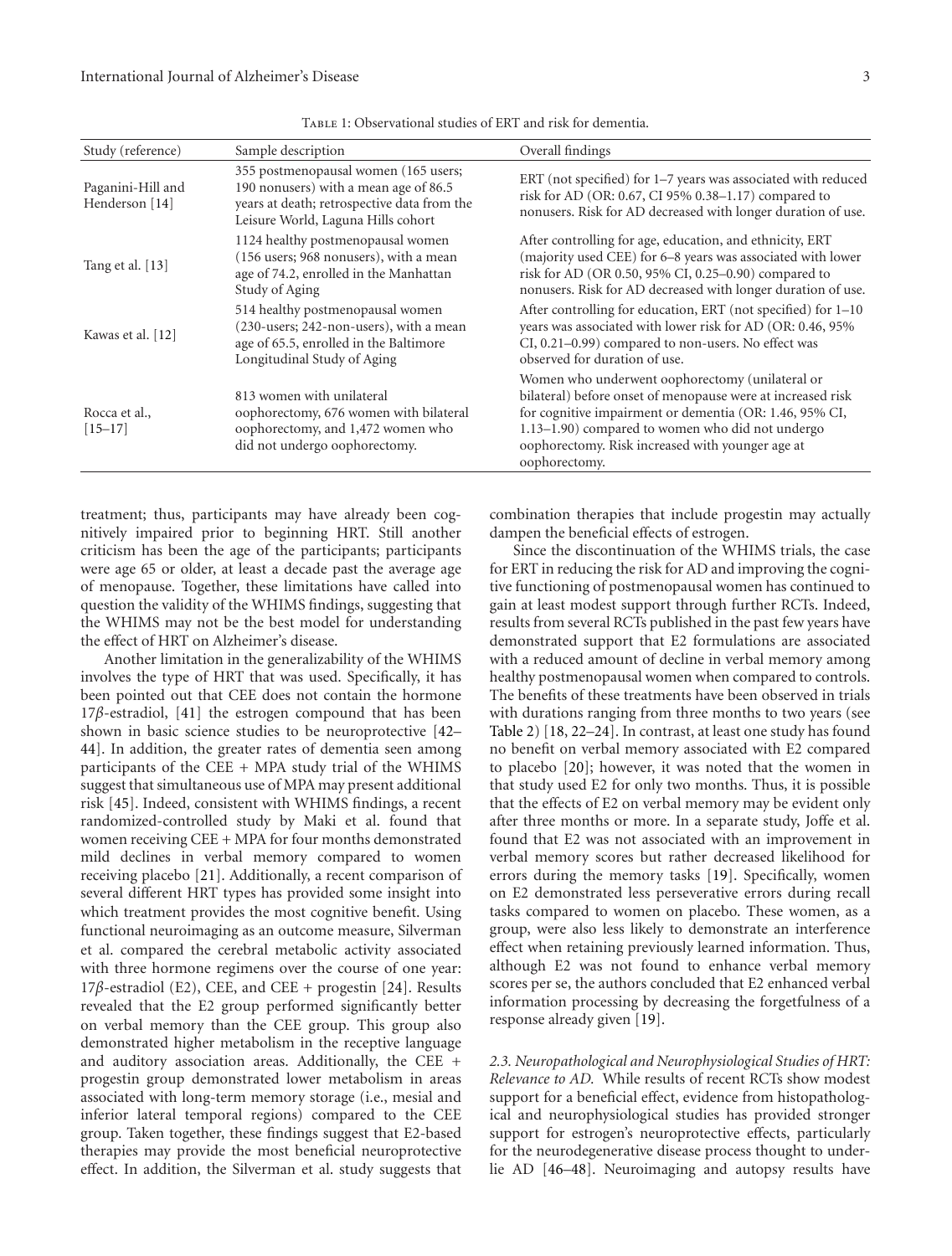| Study<br>(reference)       | Hormone<br>treatment used                                                                                 | Sample<br>size | Age                                     | Outcome<br>measure                      | Overall findings                                                                                                                                                                                                                                                                                                                                                                                                           |
|----------------------------|-----------------------------------------------------------------------------------------------------------|----------------|-----------------------------------------|-----------------------------------------|----------------------------------------------------------------------------------------------------------------------------------------------------------------------------------------------------------------------------------------------------------------------------------------------------------------------------------------------------------------------------------------------------------------------------|
| Bagger et al.,<br>$[18]$   | $E2 2 mg + varied$<br>progestins versus<br>placebo for 2 years                                            | 261            | 54.1                                    | Cognitive<br>screening task             | Followup study of women randomized 5, 10<br>and 15 years earlier to HRT or placebo<br>during clinical trials. Logistic regression<br>showed that for women who received HRT<br>for 2-3 years, the relative risk for cognitive<br>impairment was significant decreased by<br>64% compared to the never users.<br>Long-term/current users of HT also<br>demonstrated a decreased risk of 66%<br>compared to the never users. |
| Joffe et al. $[19]$        | $E2$ 0.5 mg versus<br>placebo for 12<br>months                                                            | 52             | $40 - 60$                               | Verbal memory;<br><b>Functional MRI</b> | Women on E2 had fewer perseverative<br>errors during verbal recall when<br>placebo-treated women. Women on E2 also<br>showed greater retention of new<br>information without interference.                                                                                                                                                                                                                                 |
| LeBlanc et al.,<br>$[20]$  | Estradiol 2 mg<br>versus placebo for<br>2 months                                                          | 32             | 53.26<br>(treatment)<br>52.08 (placebo) | Verbal memory                           | Women on estrogen therapy did not show<br>higher cognitive performance on verbal<br>memory tasks compared to women on<br>placebo.                                                                                                                                                                                                                                                                                          |
| Maki et al., [21]          | $(CEE)$ + medrox-<br>yprogesterone<br>acetate (MPA)<br>versus placebo for<br>4 months                     | 158            | 51.9 (treatment)<br>52.4 (placebo)      | Verbal memory                           | Modest negative effects on verbal memory<br>(short- and long-term recall) were found in<br>the HRT versus placebo group.                                                                                                                                                                                                                                                                                                   |
| Dumas et al.<br>$[22]$     | E2 2 mg versus<br>placebo for 3<br>months                                                                 | 22             | 50-62 (younger)<br>70–81 (older)        | Verbal memory                           | All women were administered the<br>antimuscarinic drug scopaline (SCOP) or<br>placebo. E2 pretreatment significantly<br>decreased the anticholinergic drug-induced<br>impairments on verbal memory task for the<br>younger group only compared to the older<br>group.                                                                                                                                                      |
| Tierney et al.<br>$[23]$   | E2 1 mg versus<br>placebo for 2 years                                                                     | 142            | $61 - 87$                               | Verbal memory                           | Women on E2 who scored at or above<br>average showed less decline in delay verbal<br>memory compared to women on placebo.                                                                                                                                                                                                                                                                                                  |
| Silverman et al.<br>$[24]$ | $17\beta$ -estradiol (E2)<br>versus conjugated<br>equine estrogen<br>(CEE) versus CEE<br>$+$ P for 1 year | 53             | $50 - 65$                               | Verbal memory;<br>FDG-PET               | Women on E2 had significantly higher<br>verbal memory than CEE and showed<br>higher metabolism in Wernicke's and<br>auditory association. E2 was also associated<br>with higher metabolism in mesial and<br>inferior lateral temporal regions and inferior<br>frontal cortex compared to PE.                                                                                                                               |

<span id="page-3-0"></span>TABLE 2: Randomized clinical trials of HRT and verbal memory.

indicated that *β*-amyloid and tau proteins are involved in the structural changes that lead to AD pathology, particularly in the hippocampus and other medial temporal regions, as well as the parietal and frontal cortical regions [\[49](#page-13-9)]. Evidence has shown that estrogen (particularly E2) provides protection against *β*-amyloid-induced damage and tau-related changes [\[50\]](#page-13-10). Observational and RCT studies that also utilized neuroimaging outcomes have also been supportive of the benefits of 17*β*-estradiol, particularly in the brain regions that show preclinical abnormalities in individuals who are at risk for AD. For instance, as mentioned earlier, E2 has been associated with higher metabolism in language processing and auditory association areas compared to other HRT

regimens (CEE or CEE + MPA) [\[24\]](#page-12-13). However, observational studies and RCTs have also demonstrated support for varied ERT regimens. Compared to nonusers, long-term ERT (E2 or CEE for an average of 15 years) has been associated with increased cerebral blood flow to the hippocampus and left superior temporal gyrus at a two-year followup [\[51\]](#page-13-11). Further, compared to placebo, a four-month trial of ethinylestradiol and progestin was associated with increased activation in brain regions associated with the left middle/superior frontal cortex, and left inferior parietal cortex during verbal memory encoding tasks on functional magnetic resonance imaging [\[52\]](#page-13-12). Finally, in another study, long-term users of ERT (E2 or CEE for an average of 18 years) demonstrated higher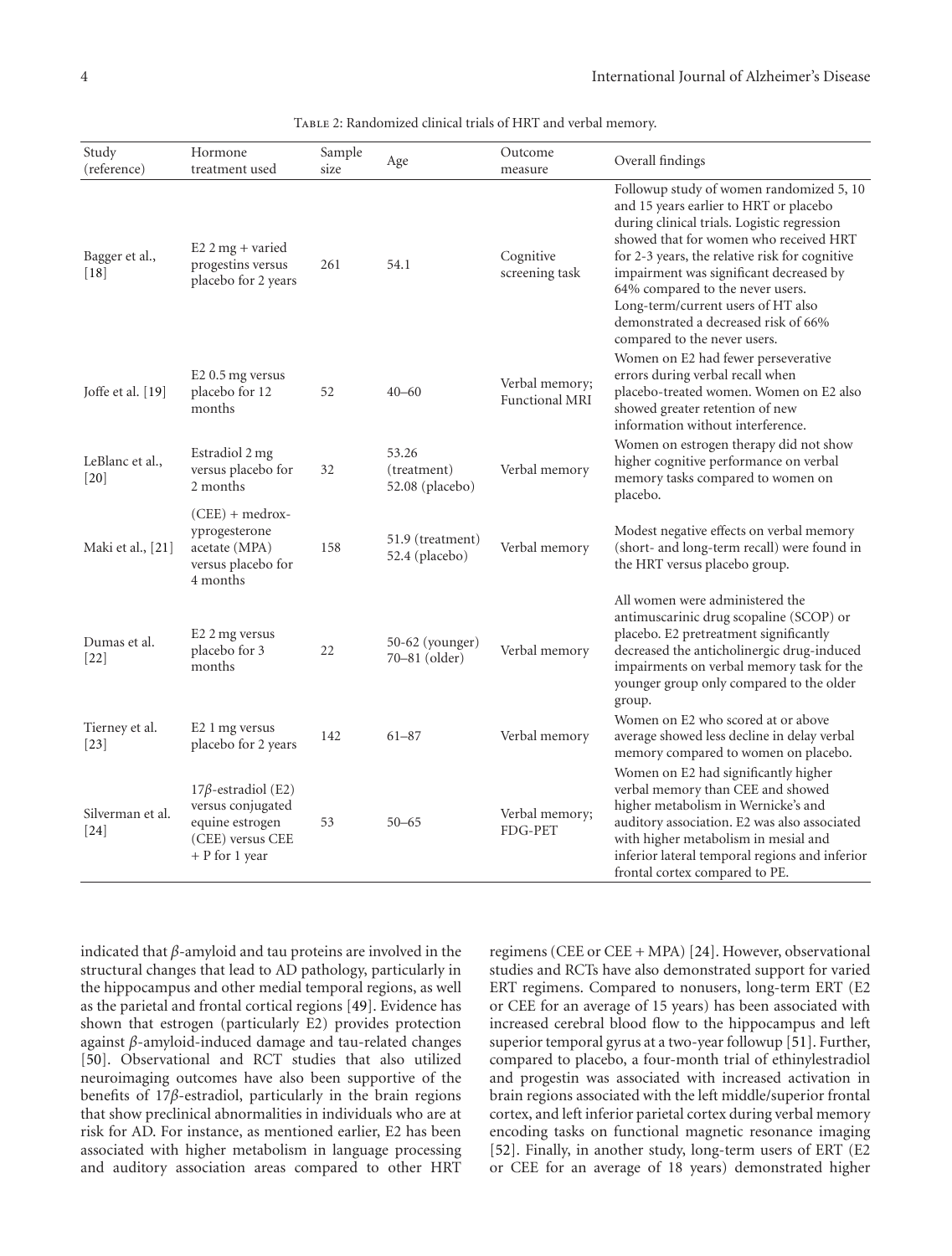density of muscarinic receptors in the hippocampus and prefrontal cortex than individuals who had never used ERT, suggesting that one of the neuroprotective effects of E2 or other ERT regimens could also include the maintenance of the cholinergic system in the hippocampus and frontal cortex [\[48\]](#page-13-8).

A recently proposed explanation may explain the inconsistent results of the aforementioned observational studies and RCTs. Known as the "healthy-cell bias" [\[53](#page-13-13)], the hypothesis is that E2 may selectively benefit healthy neurons. In the context of human studies, based on the findings from observational studies and RCTs, this hypothesis predicts that E2 can be protective if initiated before or during times of neuronal stress, but harmful if given after the cells have progressed toward degeneration. In their study, Chen et al. administered E2 to rat hippocampal neurons exposed to *β*-amyloid, using varied doses and dose schedules (acute versus continuous versus intermittent). Data indicated that neurodegeneration was prevented when E2 was administered before or during *β*-amyloid exposure, and a continuous dose was found to demonstrate the strongest effects. In contrast, exposure to higher doses of E2 actually worsened neuronal death when *β*-amyloid was present. Additionally, E2 administered after *β*-amyloid exposure exacerbated neuronal death. It was concluded that the best E2 dosing was pretreatment and continuous exposure to prevent degeneration. Consistent with the "healthy-cell bias" hypothesis, Dumas et al. demonstrated a selective benefit of 17*β*-estradiol toward cognitively intact women [\[22](#page-12-15)]. A group of 142 postmenopausal women (age range: 61–87) were randomized to receive E2 ( $n = 70$ ) or placebo ( $n =$ 72) for two years. Verbal memory was assessed at baseline and at 1-year and 2-year followup. Results revealed that women who received E2 and who performed at or above average on verbal recall at baseline demonstrated higher scores at the 1-year and 2-year followup compared to the placebo group. In contrast, women who received E2 and performed below average on verbal recall at baseline showed no significant difference compared to the placebo group. Dumas et al. concluded that these findings provided support to the healthy cell bias hypothesis, as they considered it improbable that women with a normal score or better had significant neurodegenerative changes [\[22](#page-12-15)]. Notably, the women who benefitted from estrogen exposure were age 70 (average) and approximately 20 years postmenopause, suggesting that older women who have intact verbal memory can benefit from a new regimen of ERT late in life, as long as they have not demonstrated memory impairment. Interestingly, basic science research has supported the biased neuroprotective effect of E2 toward healthy individuals; in fact, the presence of apoplipoprotein E4 (APOE4) genotype has been found to reduce the neuroprotective role of E2 in an animal model [\[54](#page-13-14)]. Thus, an alternative explanation for the findings of Dumas et al. could be that the women who demonstrated lower than average recall at baseline may have had the APOE4 genotype; in turn, they may have not experienced the neuroprotective effects of ERT. The healthy cell bias hypothesis also helps explain the finding, reported

in most observational studies, of an inverse relationship between length of HRT treatment and risk for AD.

Other investigators have hypothesized that there may be a "critical period" for postmenopausal women during which 17*β*-estradiol selectively provides a beneficial effect for younger as opposed to older women with an intact uterus [\[41,](#page-13-3) [55](#page-13-15)]. This hypothesis has also received support from at least one RCT. For example, LeBlanc et al. randomized 22 postmenopausal women to receive either E2 or placebo for 3 months [\[20\]](#page-12-16). At the end of the trial, the antimuscarinic drug scopolamine (SCOP) was administered before a verbal task to initiate anticholinergic-induced memory impairment. Results showed that E2 pretreatment significantly decreased the anticholinergic-induced impairment on the verbal memory task for the younger group (age 50–62); however, the benefit of E2 was not observed in the older group (age 70–81). Interestingly, the beneficial effects of E2 were only observed during the anticholinergic challenge with SCOP and not during the placebo challenge. LeBlanc et al. concluded that younger women benefit from E2 more than older women, and that the benefits of E2 in younger women may be observed only when the cholinergic system is temporarily disrupted. Consistent with this finding is that younger women have a higher density of muscarinic receptors than older women, and thus may be more sensitive to cholinergic changes [\[48\]](#page-13-8). Thus, it is plausible that the women in the aforementioned WHIMS may have been past the "critical period" for the beneficial effects of E2.

*2.4. Summary—AD.* Taken together, the findings from studies employing a variety of methods demonstrate that some forms of ERT are neuroprotective, resulting in preservation of cognitive abilities and reduced risk of AD. While some studies have affirmed that young and healthy postmenopausal women may benefit the most from estrogen exposure, other studies have suggested that older and healthy women with intact verbal memory can also benefit from estrogen. The consistent findings from the observational studies reviewed above seem to be that ERT (most commonly CEE), with a minimal duration of at least one year, is beneficial in reducing risk for AD among healthy postmenopausal women. Although benefits have been observed among varied regimens (CEE, CEE + P, E2)  $[48, 51, 52]$  $[48, 51, 52]$  $[48, 51, 52]$  $[48, 51, 52]$  $[48, 51, 52]$  $[48, 51, 52]$ ; the most beneficial estrogen formulation seems to be E2 unopposed by progestin [\[24,](#page-12-13) [50\]](#page-13-10). Randomized clinical trials in healthy, postmenopausal women have suggested that E2 has been most beneficial in reducing cognitive decline, particularly verbal memory, which is the predominant symptom of early AD [\[18](#page-12-14), [22](#page-12-15)[–24\]](#page-12-13). Additionally, both observational and RCT studies utilizing neuroimaging outcomes have been supportive of the benefits of E2, particularly in the brain regions that show preclinical abnormalities in individuals who are at risk for AD [\[21,](#page-12-12) [24,](#page-12-13) [51](#page-13-11), [52](#page-13-12)].

#### **3. Parkinson's Disease**

Parkinson's disease (PD) is the second most common neurodegenerative disorder after AD, with an estimated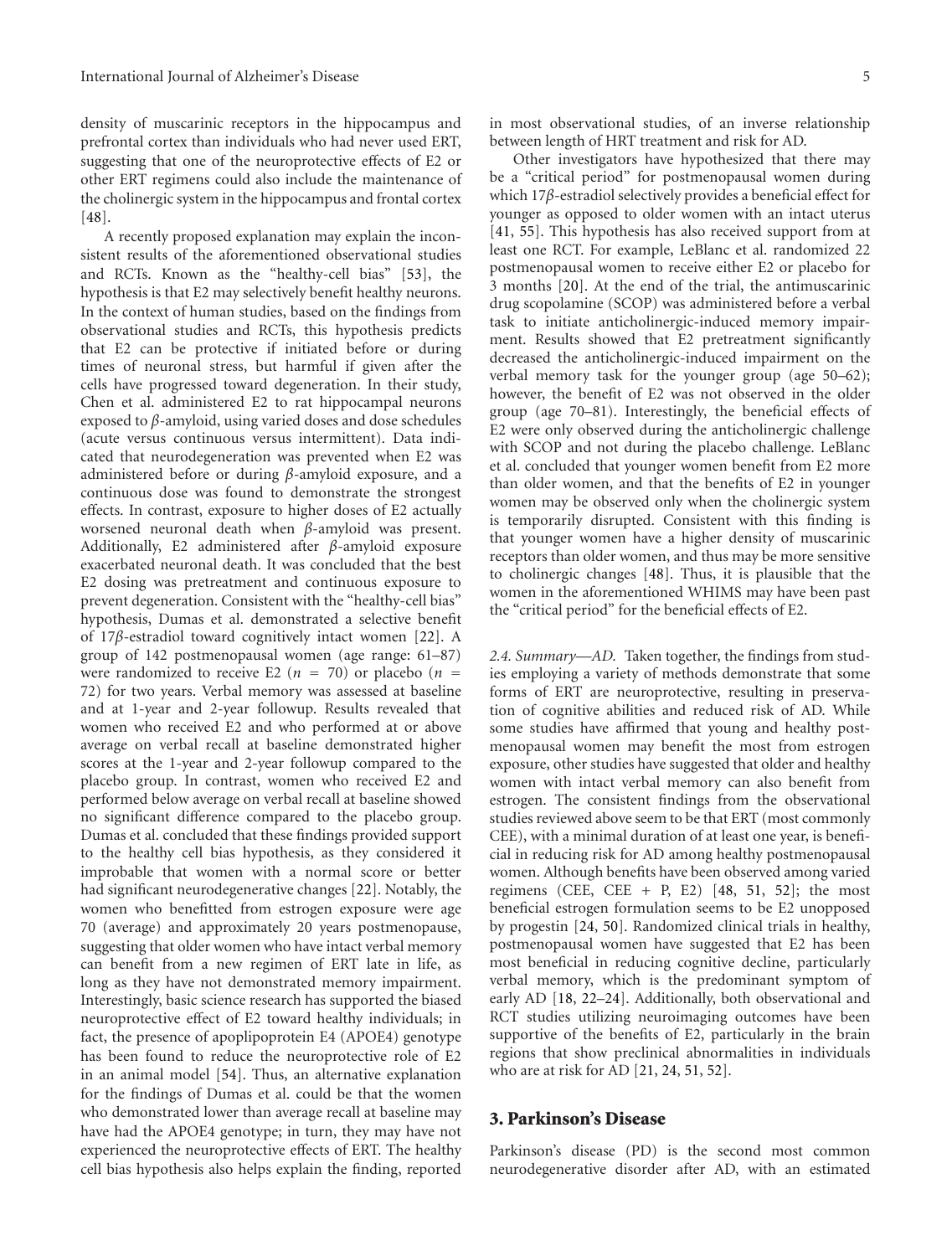prevalence of 0.3% in the general population. Risk increases with age, with a prevalence of 1% in those over 60, and 4% in those 80 years and older [\[56](#page-13-16)]. Many, but not all, studies have reported higher risk for PD and younger age of onset in males [\[57](#page-13-17)[–66](#page-13-18)]. This observation, along with the fact that the neuropathological process underlying PD commonly begins before menopause, suggests that estrogen may play a modulatory role. In addition, estrogen has a direct modulatory affects on dopaminergic functioning [\[67\]](#page-13-19). Together, these observations suggest a potential protective effect of estrogen against PD, or ameliorative impact on symptoms.

*3.1. Estrogen and PD Symptoms.* A variety of studies have addressed the impact of estrogen on PD. Perhaps the most indirect are observational studies of PD symptoms during the menstrual cycle. Early studies in the 1980s reported that some female patients with PD had fluctuations in motor symptoms that paralleled presumed fluctuations in endogenous estrogen levels [\[68](#page-14-0), [69](#page-14-1)], with presumably lower levels of estrogen associated with greater motor symptoms. However, more recent studies have shown mixed results. Kompoliti et al. did not find significant correlation between endogenous hormone levels and motor examination in the "off" state (a state of decreased mobility as a result of nonresponsiveness to medication) among female PD patients examined at various times during their menstrual cycle [\[70\]](#page-14-2).

A small number of prospective studies of ERT and PD have also been reported, with mixed results [\(Table 4\)](#page-7-0). Strijks et al. did not find a significant dopaminergic effect in their 8-week placebo-controlled, randomized, doubleblind trial pilot study of E2 in 12 postmenopausal female patients under the age of 80 [\[35\]](#page-12-19). However, an 8-week double-blind, parallel-group, prospective study using Premarin (CEE) versus placebo in PD patients with motor fluctuations showed a statistically significant improvement in "off" times (i.e., when dopamine agonist medications have diminished efficacy) among the estrogen treated group [\[36\]](#page-13-20). Further, another double-blind, placebo-controlled crossover study of high-dose transdermal E2 in 8 postmenopausal women with mild-to-moderate PD demonstrated a slight anti-Parkinsonian effect without significantly worsening dyskinesias [\[34\]](#page-12-20).

Although the overall symptomatic effect of ERT on PD remains unclear, these early studies raised the possibility that some forms of estrogen may mitigate the symptoms of PD. Despite this early optimism, a more recent multicenter, randomized, double-blind, placebo-controlled, pilot trial of CEE in postmenopausal women with PD experiencing motor fluctuations did not find any benefit of ERT in ameliorating symptoms [\[37](#page-13-21)]. In that study, 23 women received either 0.625 mg/day of CEE or matching placebo for 8 weeks. None of the outcome measures, including changes from baseline to study completion in Unified PD Rating Scale scores, "on" time (i.e., duration that dopamine agonist medication is effective), dyskinesia ratings, and results from neuropsychological testing, were significantly different between the placebo and treatment groups, although the

authors emphasized a nonsignificant trend of improvement on the total and motor scores of the Unified PD Rating Scale. It is conceivable that the null findings were due to the small sample size; however, the existing literature on ERT and PD symptoms remains equivocal at this time.

*3.2. HRT and Observational Studies of PD Risk.* Epidemiological studies of the protective effects of HRT against PD have been mixed as well [\(Table 3\)](#page-6-0). The relationship between lifetime reproductive events and PD was examined by Martignoni et al. Comparing a large sample of women diagnosed with PD to healthy controls, they found that the duration of reproductive life was similar between the two groups [\[28](#page-12-21)]. Time and mode of menopause onset were also similar between the groups; however, women with PD reported less access to HRT. In addition, the PD group overall reported more premenstrual symptoms, fewer deliveries and abortions, and less use of contraception, indicating a relationship between PD and reproductive events. Benedetti et al. reported a case-control study in which women with PD had an earlier reported age of menopause, a higher frequency of hysterectomies, and lower occurrence of HRT [\[27](#page-12-22)]. Further, Currie et al. found that ERT in postmenopausal women was associated with a significantly reduced risk of developing PD [\[29\]](#page-12-23), and Ragonese et al. found that factors reducing estrogen stimulation during life were associated with development of PD [\[30\]](#page-12-24). Specifically, PD was significantly associated with shorter fertile life lengths (*<*36 years) and a longer cumulative length of pregnancies (*>*30 months). This group later reported a significant correlation between age of PD onset and both age at menopause and fertile life duration [\[32\]](#page-12-25). Despite these findings, others have found contrary results. Popat et al. found that the association of postmenopausal HRT and PD risk depended on the type of menopause [\[31\]](#page-12-26). Among women with history of hysterectomy (with or without an oopherectomy), ERT use was associated with a 2.6-fold increased risk for PD, and a trend for additional risk was noted for increasing duration of estrogen use. Conversely, among women with natural menopause, no increased risk of PD was observed with HRT (ERT alone or in conjunction with progestin). Contrary to the findings of Benedetti et al., earlier age of menopause was associated with reduced risk of PD. Further, Simon et al. recently reported results of a 22-year prospective study of 244 participants in the Nurses' Health Study who developed PD [\[33\]](#page-12-27). Among their sample, risk of PD was not significantly associated with reproductive factors or HRT use. However, they did find that use of HRT may modify the associations of smoking and caffeine with PD risk; specifically, the inverse relationship between caffeine use and risk of PD was observed only in non-HRT users. Further, whereas the researchers also reported an inverse relationship between pack-years of smoking and risk of PD for both HRT users and nonusers, risk was reduced more in the latter group. As such, HRT use appeared to attenuate the observed beneficial effects of caffeine use and tobacco smoking. Of note, this study did not separately analyze the data based on type of HRT.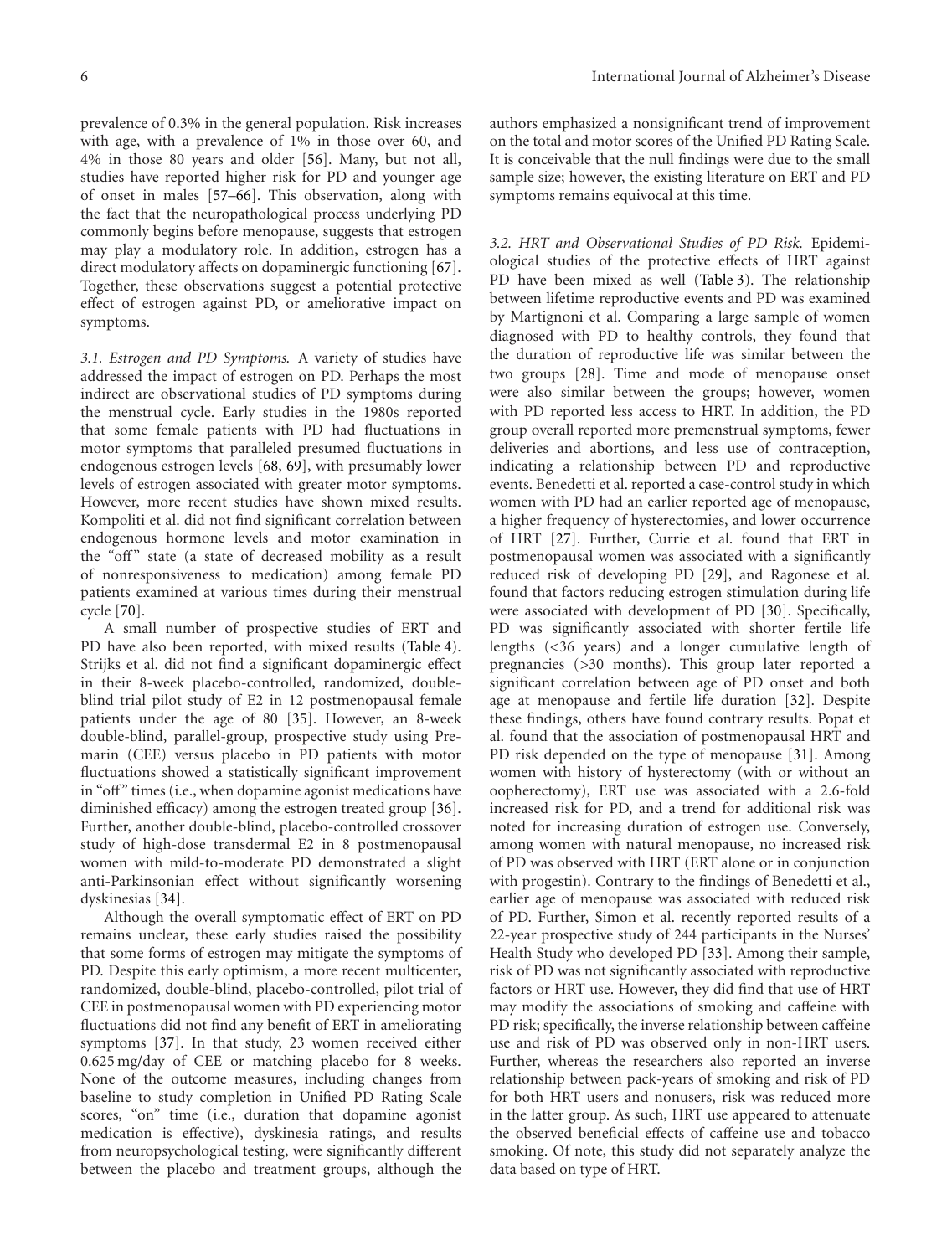| Study<br>(reference)         | Sample description                                                                                                                                                                                                                            | Overall findings                                                                                                                                                                                                                                                                                                                                                                                                                                                                                                 |
|------------------------------|-----------------------------------------------------------------------------------------------------------------------------------------------------------------------------------------------------------------------------------------------|------------------------------------------------------------------------------------------------------------------------------------------------------------------------------------------------------------------------------------------------------------------------------------------------------------------------------------------------------------------------------------------------------------------------------------------------------------------------------------------------------------------|
| Marder et al.<br>$[25]$      | 87 women with Parkinson's disease<br>without dementia (PDND), 80 women<br>with Parkinson's disease with dementia<br>(PDD), and 989 nondemented healthy<br>women.                                                                              | ERT reduced risk of dementia among the PD-only sample ( $OR =$<br>0.22, 95% CI: 0.05-1.0), and also when PDD patients were<br>compared to healthy controls (OR = $0.24$ , 95% CI: $0.07-0.78$ ).<br>ERT did not affect the risk of PD.                                                                                                                                                                                                                                                                           |
| Fernandez and<br>Lapane [26] | Data from 10,145 elderly women with PD<br>available via the Systematic Assessment in<br>Geriatric drug use via Epidemiology<br>(SAGE) database. Included 195 women<br>with PD who received estrogen and 9950<br>who did not receive estrogen. | Independent of age, estrogen users had better cognitive<br>functioning and were more independent with regards to activities<br>of daily living. More estrogen users were depressed and likely to be<br>taking antidepressant medications.                                                                                                                                                                                                                                                                        |
| Benedetti et al.<br>$[27]$   | 72 women with PD and 72 healthy<br>women.                                                                                                                                                                                                     | The PD group had undergone hysterectomy (with or without<br>unilateral oophorectomy) more than the control group ( $OR =$<br>3.36; 95% CI: 1.05-10.77). The PD group had more frequent<br>occurrence of early menopause ( $\langle$ or = 46 years) (OR = 2.18; 95%<br>CI: 0.88-5.39). The PD group used ERT for at least 6 months after<br>menopause less frequently than the control group (14%; $OR =$<br>0.47; 95% CI = $0.12-1.85$ ). The PD group did not have earlier<br>menopause than the control group. |
| Martignoni et<br>al. [28]    | 150 women with idiopathic PD and 300<br>healthy women, all postmenopausal.                                                                                                                                                                    | Duration of reproductive life was similar between women with PD<br>and those without PD. Women with PD reported less access to<br>HRT. The PD group also reported more premenstrual symptoms,<br>fewer deliveries and abortions, and less use of contraception,<br>indicating a relationship between PD and reproductive events                                                                                                                                                                                  |
| Currie et al. [29]           | 68 women with PD and 72 healthy<br>women, all postmenopausal.                                                                                                                                                                                 | 50% of women in the control group took ERT, as compared to<br>25% of women in the PD group. Women who had taken<br>postmenopausal ERT were less likely to develop PD than those<br>who had not (odds ratio, 0.40; 95% CI: 0.19-0.84). Among women<br>with PD, postmenopausal ERT was not associated with age of<br>onset.                                                                                                                                                                                        |
| Ragonese et al.<br>$[30]$    | 131 women with idiopathic PD and 131<br>healthy women.                                                                                                                                                                                        | PD was significantly associated with a fertile life length of less than<br>36 years (OR 2.07; 95% CI: 1.00 to 4.30). PD was also associated<br>with a cumulative pregnancy length of longer than 30 months (OR<br>2.19; 95% CI: 1.22 to 3.91). There was an inverse association<br>between PD and surgical menopause (OR 0.30; 95% CI: 0.13 to<br>$0.77$ ).                                                                                                                                                      |
| Popat et al. [31]            | 178 women with PD and 189 healthy<br>women.                                                                                                                                                                                                   | Among women with history of hysterectomy (with or without an<br>oopherectomy), ERT use was associated with a 2.6-fold increased<br>risk for PD, and a trend for additional risk was noted for increasing<br>duration of estrogen use. Among women with natural menopause,<br>no increased risk of PD was observed with HRT (ERT alone or in<br>conjunction with progestin). Earlier age of menopause was<br>associated with reduced risk of PD.                                                                  |
| Ragonese et al.<br>$[32]$    | 145 women with PD.                                                                                                                                                                                                                            | A significant correlation was found between age at PD onset and<br>age at menopause, and also between age at PD onset and fertile life<br>duration.                                                                                                                                                                                                                                                                                                                                                              |
| Rocca et al.<br>[16, 17]     | 1,252 women with unilateral and 1,075<br>women with bilateral ophorectomy, and<br>2,368 referent women.                                                                                                                                       | Women who underwent either unilateral or bilateral<br>oophorectomy had an increased risk of parkinsonism compared to<br>referent women (HR 1.68; 95% CI: 1.06-2.67). This risk increased<br>with younger age at oophorectomy.                                                                                                                                                                                                                                                                                    |
| Simon et al. [33]            | 22-year prospective study of 244 women<br>with PD enrolled in the Nurses' Health<br>Study.                                                                                                                                                    | Risk of PD was not significantly associated with reproductive<br>factors or HRT. The association of smoking and caffeine with PD<br>risk was modified by HRT, however. Based on a very small sample<br>(4), women using progestin only hormones had increased risk for<br>PD.                                                                                                                                                                                                                                    |

<span id="page-6-0"></span>Table 3: Case-control and epidemiological studies of HRT and Parkinson's disease.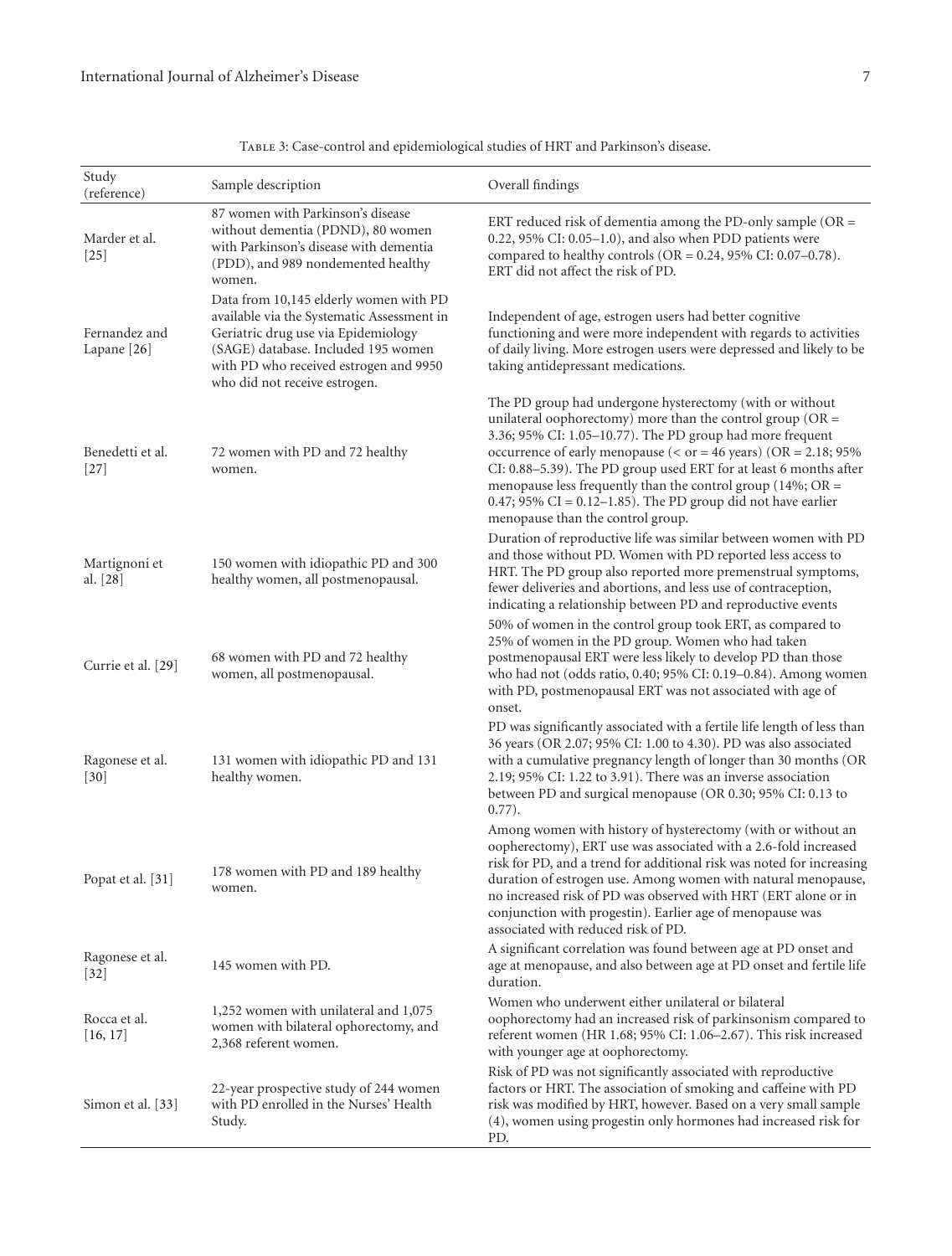| Study<br>(reference)                                                | Hormone treatment used                                                                                             | Sample<br><b>Size</b> | Outcome measure                                                                                                                                                                            | Overall findings                                                                                                                                                                                                                                                            |
|---------------------------------------------------------------------|--------------------------------------------------------------------------------------------------------------------|-----------------------|--------------------------------------------------------------------------------------------------------------------------------------------------------------------------------------------|-----------------------------------------------------------------------------------------------------------------------------------------------------------------------------------------------------------------------------------------------------------------------------|
| Blanchet [34]                                                       | High-dose transdermal E2.<br>Cross-over design with 2<br>weeks on E2, 2 week<br>washout, and 2 weeks on<br>placebo | 8                     | Therapeutic threshold for<br>levodopa.                                                                                                                                                     | All but one participant had<br>levodopa-induced dyskinesia at start of<br>study. After 10 days of E2 treatment a<br>significant reduction was observed in the<br>anti-parkinsonian threshold dose of<br>intravenous levodopa without significantly<br>worsening dyskinesias |
| Strijks et al. [35]                                                 | $17\beta$ -estradiol (E2) versus<br>placebo for 8 weeks                                                            | 12                    | Motor score from the Unified<br>Parkinson's Disease Rating Scale<br>(UPDRS); patient report of<br>subjective changes.                                                                      | No differences in outcome measures<br>between E2 and placebo.                                                                                                                                                                                                               |
| Tsang et al. [36]                                                   | CEE versus placebo for 8<br>weeks                                                                                  | 40                    | UPDRS, timed tapping score,<br>Hamilton Depression Scale,<br>patient self-report.                                                                                                          | "On" and "off" times, and motor score on<br>the UPDRS improved with estrogen.                                                                                                                                                                                               |
| The Parkinson<br>Study Group<br>Poetry I<br>Investigators<br>$[37]$ | CEE versus Placebo for 8<br>weeks                                                                                  | 23                    | Primary outcome was ability to<br>complete the trial. Other<br>outcome measures included<br>adverse events, UPDRS, "on"<br>time, dyskinesia ratings, and<br>neuropsychological functioning | The estrogen group showed a trend for<br>improvement on the total and motor<br><b>UPDRS</b> scores.                                                                                                                                                                         |

<span id="page-7-0"></span>Table 4: RCTs of ERT and Parkinson's disease.

In one of the largest observational studies to date, Rocca et al. examined 1,252 women with unilateral oophorectomy, 1,075 women with bilateral oophorectomy, and 2,368 controls for development of PD. Data for the participants were collected until death or the termination of the study using direct or proxy interviews, neurologic examinations, medical records, and/or death certificates. The authors found that women who underwent either unilateral or bilateral oopherectomy before the onset of natural menopause, thereby decreasing endogenous estrogen levels, had an increased risk of parkinsonism compared with referent women. Further, risk increased with younger age at oophorectomy. The findings were similar regardless of unilateral or bilateral oopherectomy. Importantly, while the authors reported a trend, the surgical menopause group was not at increased risk for PD.

Although these studies might appear to provide conflicting results, complex factors are at play. The indication for HRT (posthysterectomy, posthysterectomy + oopherectomy, natural menopause), the specific type of HRT (CEE, E2, estrogen/progestin combinations), and other variables may combine in ways yet unknown to increase or decrease PD risk. Clearly, further study is necessary.

*3.3. Studies of HRT and Dementia due to PD.* PD is also associated with cognitive decline, with anywhere between 24– 31% becoming demented [\[71](#page-14-3)]. PD dementia is considered a subcortical dementia, with associated deficits ranging from simple motor ability to higher-order cognitive functions [\[72\]](#page-14-4). Despite the high incidence of neurocognitive dysfunction in PD, the relationship between HRT and dementia in those with Parkinson's disease has received considerably less attention. Only two case-control studies were found. Marder and colleagues investigated risk of PD both with and without dementia among a sample of 1156 women. They reported that ERT protected against development of PD-associated dementia, but not against PD itself [\[25\]](#page-12-28). Similarly, Fernandez and Lapane found that estrogen use was associated with better cognitive functioning and greater independence in activities of daily living among a large sample of elderly women living in nursing homes [\[26](#page-12-29)]. They also noted that estrogen users were more depressed and likely to be on an antidepressant as compared to nonusers. One-year death rates were comparable between estrogen users and nonusers.

*3.4. Mechanisms of Estrogen Action in PD.* While epidemiologic, observational, and experimental studies of ERT and PD have produced equivocal results, the biological mechanisms for a beneficial effect of estrogen upon dopaminergic functioning are less so. There are two general mechanisms of action through which estrogen might influence PD: symptomatic and neuroprotective. Estrogen receptors have been located in the nuclei of nigral dopaminergic (DA) neurons, including estrogen receptor alpha (ER*α*) and beta (ER*β*) [\[73](#page-14-5), [74\]](#page-14-6), suggesting that estrogen might therefore directly influence DA functioning. ER*α* has also been found in midbrain glial cells [\[75\]](#page-14-7), and ER*β* in striatal medium spiny neurons [\[74](#page-14-6)]. Novel surface membrane estrogen receptors have also been described [\[76](#page-14-8), [77\]](#page-14-9). Perhaps related to these, administration of exogenous conjugated estrogens results in an increase in binding of the DA transporter ligand TRODAT in otherwise healthy postmenopausal women [\[78](#page-14-10)]. It has also been shown that, in the absence of nigral neuroprotection, central E2 synthesis limits striatal DA loss caused by 6- OHDA in male rodents, implicating a modulatory effect on DA function [\[79\]](#page-14-11). These studies provide evidence that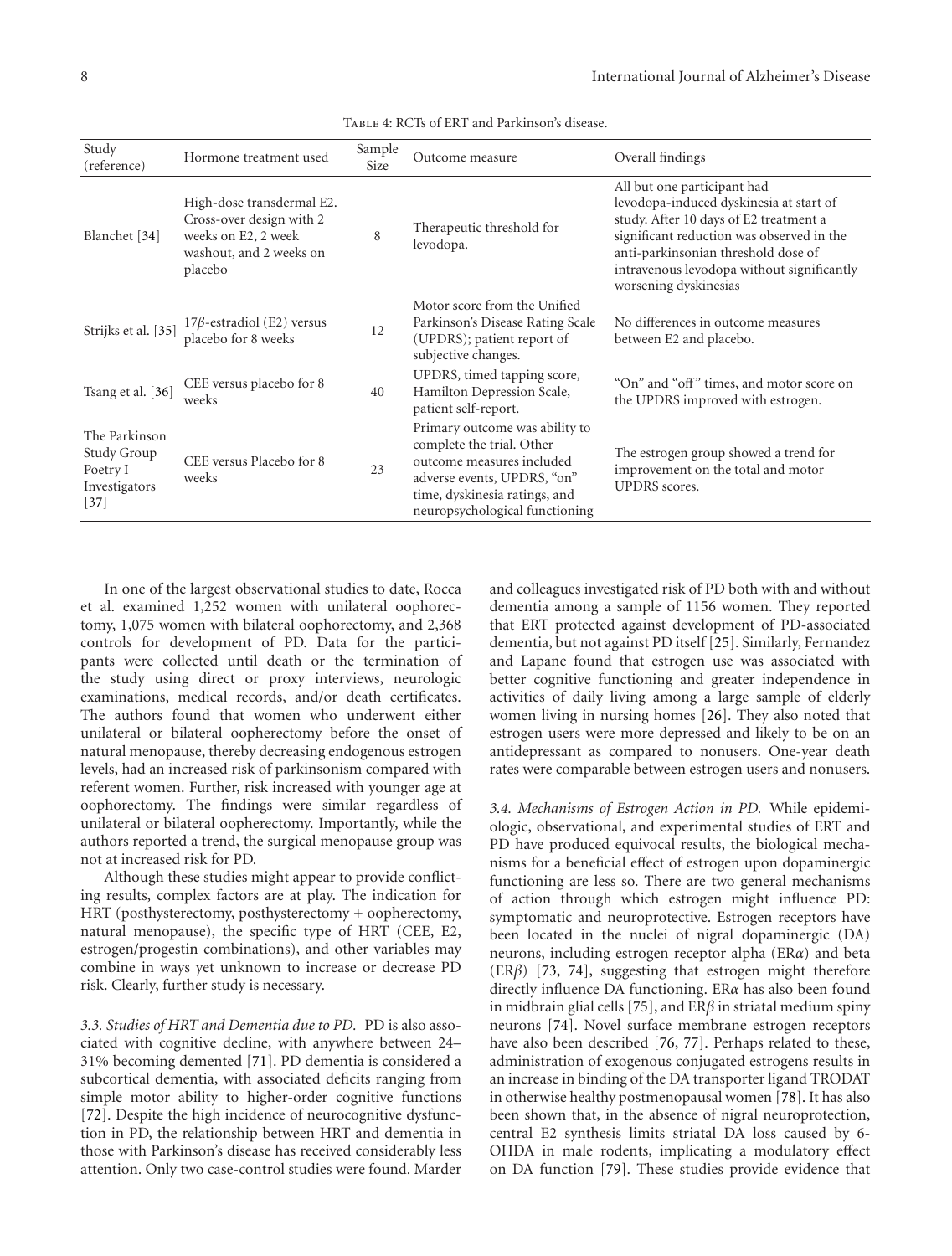estrogens may upregulate the nigrostriatal pathway, either pre- or postsynaptically, by an effect on nuclear or surface membrane estrogen receptors.

Estrogen's neuroprotective actions have been well established. In PD, there are animal models that are exquisitely specific for nigral cell death, of which the 6-hydroxydopamine (6-OHDA) and MPTP/MPP+ models are perhaps the best known [\[80](#page-14-12), [81\]](#page-14-13). There is ample evidence that both endogenous and exogenous estrogen ameliorate DA depletion in the MPTP/MPP+ model [\[75](#page-14-7), [82](#page-14-14)[–91](#page-14-15)]. There is similar evidence that estrogen is neuroprotective in the 6-OHDA animal model [\[79,](#page-14-11) [92](#page-14-16)[–96](#page-14-17)], a methamphetamine model [\[97](#page-14-18)[–100\]](#page-15-0), and a wide range of other relevant animal models [\[101](#page-15-1)[–103\]](#page-15-2). The exact mechanisms of neuroprotection, however, are not clear. Studies have shown a role for binding of estrogen to the nuclear estrogen receptor [\[104\]](#page-15-3), the ER*α* subtype, [\[105\]](#page-15-4) ER*α* with a glial contribution, [\[75](#page-14-7)] ER $\alpha$  + ER $\beta$  [\[106](#page-15-5)], and ER-independent mechanisms [\[88\]](#page-14-19). This has implications for potential therapeutic agents, as some estrogen analogues lack activity at one or both nuclear receptors; while others, such as the "inactive" enantiomer E2, may have no ER binding activity at all. E2 has been shown in the MPTP model to have neuroprotective properties [\[101\]](#page-15-1), and has been investigated as a possible neuroprotective agent [\[107\]](#page-15-6).

It is important, however, to recognize the imperfect nature of these preclinical models. First, while PD is a chronic, slowly progressive disorder, the aforementioned animal models use agents that cause acute toxicity. Second, despite the wide use of these models over the past two decades and the demonstration in preclinical models that many agents are neuroprotective against 6-OHDA, MPTP, or both, none of these agents have proven neuroprotective in human subjects with PD. There may be a simple explanation for this. We now know that neurodegeneration in most cases of familial PD is due to impaired ubiquitin-proteosomal function and alpha-synuclein protein aggregation [\[108\]](#page-15-7). Although the relationship between these abnormalities and those replicated by the 6-OHDA and MPTP models are complex, it appears likely that any agent that will be neuroprotective in humans with idiopathic PD will need to act to reduce alpha-synuclein aggregation. This can occur either by reducing its synthesis, reducing protein aggregation, enhancing its elimination, or reducing the toxic effects of excessive alpha-synuclein. Only recently has evidence been found that estrogen has the ability to act on alpha-synuclein in a beneficial manner. Hirohata et al. found a variety of sex hormones, including estriol, estradiol, estrone, androstenedione, and testosterone to exert significant antiaggregation and fibril-destabilizing effects on alpha-synuclein *in vitro*. Estradiol was especially effective [\[109\]](#page-15-8). Further, Marwarha et al. showed that activation of ER*β*, in conjunction with inhibition of LXR*β*, may reduce progression of PD by slowing *α*-synuclein accumulation.

*3.5. Summary—PD.* While *in vitro* and non-human *in vivo* experiments have consistently demonstrated evidence for estradiol's neuroprotective activity in dopaminergic neurons

and animal models of PD, results of clinical and epidemiological studies are inconclusive at this time. Recent findings of estradiol's modulation of alpha-synuclein indicate a specific mechanism through which the hormone may reduce risk for PD and/or mitigate symptoms. Longer clinical trials with specific estrogen compounds (i.e., 17*β*-estradiol), as well as biological markers of disease progress (e.g., neuroimaging), will be more likely to definitively determine if ERT is protective against PD or if it can mitigate the disease. With specific regards to PD-associated dementia, only two case-control studies were located, both suggesting that ERT reduces risk of cognitive impairment in women with PD.

### **4. HIV-Associated Neurocognitive Disorder (HAND)**

Internationally, an estimated 33 million individuals have HIV/AIDS, [\[110](#page-15-9)] and in many areas women comprise the majority of those infected [\[111](#page-15-10)]. Aggressive intervention with a regimen of multiple antiretroviral drugs (combined antiretroviral therapy, or cART) has successfully increased lifespan and attenuated some of the most dire neurological effects of HIV infection. However, cART cannot eradicate HIV, and it has attenuated, not eliminated, the most common neurological complication of HIV, or HIV-associated neurocognitive disorder (HAND) [\[112](#page-15-11)]. In this section, we discuss what is known about estrogen and HAND from observational studies in humans, studies in animal models, and *in vitro* studies. No relevant human clinical trials of estrogen for HAND have been published.

HAND is a constellation of cognitive impairments caused by HIV infection [\[112\]](#page-15-11). Because of the lack of diagnostic biomarkers, HAND remains largely a clinical diagnosis, made when an HIV+ individual experiences neurocognitive decline, sometimes with concomitant deficits in day-to-day functioning, and only after other conditions that might cause this decline have been ruled out. The severity of HAND ranges between mild neurocognitive impairment with no impact on day-to-day functioning to a debilitating HIVassociated dementia [\[112](#page-15-11)]. While the incidence of new cases of HAD has declined dramatically [\[113](#page-15-12), [114](#page-15-13)], the prevalence of milder forms of HAND has actually increased along with the longevity of the cART-treated HIV+ population [\[113\]](#page-15-12). This phenomenon has been variously ascribed to several explanations, including the presence of irreparable CNS damage pre-cART [\[115](#page-15-14)], the failure of many cART regimens to adequately penetrate and treat the CNS [\[116\]](#page-15-15), persistent low levels of HIV despite treatment [\[117\]](#page-15-16), and to persistent CNS inflammation [\[118](#page-15-17)], among others. The latter is particularly relevant to the putative therapeutic benefit of estrogen, as it appears that cART does not always reduce and in some cases may increase, the CNS inflammation [\[119\]](#page-15-18) that is associated with HAND [\[120\]](#page-15-19). Estrogen has significant antiinflammatory and neuroprotective properties [\[121](#page-15-20)[–123](#page-15-21)] and can potentially counteract inflammation in the HIV+ brain, as discussed in more detail below.

There are several other important reasons for investigating the use of estrogen as an adjunctive treatment in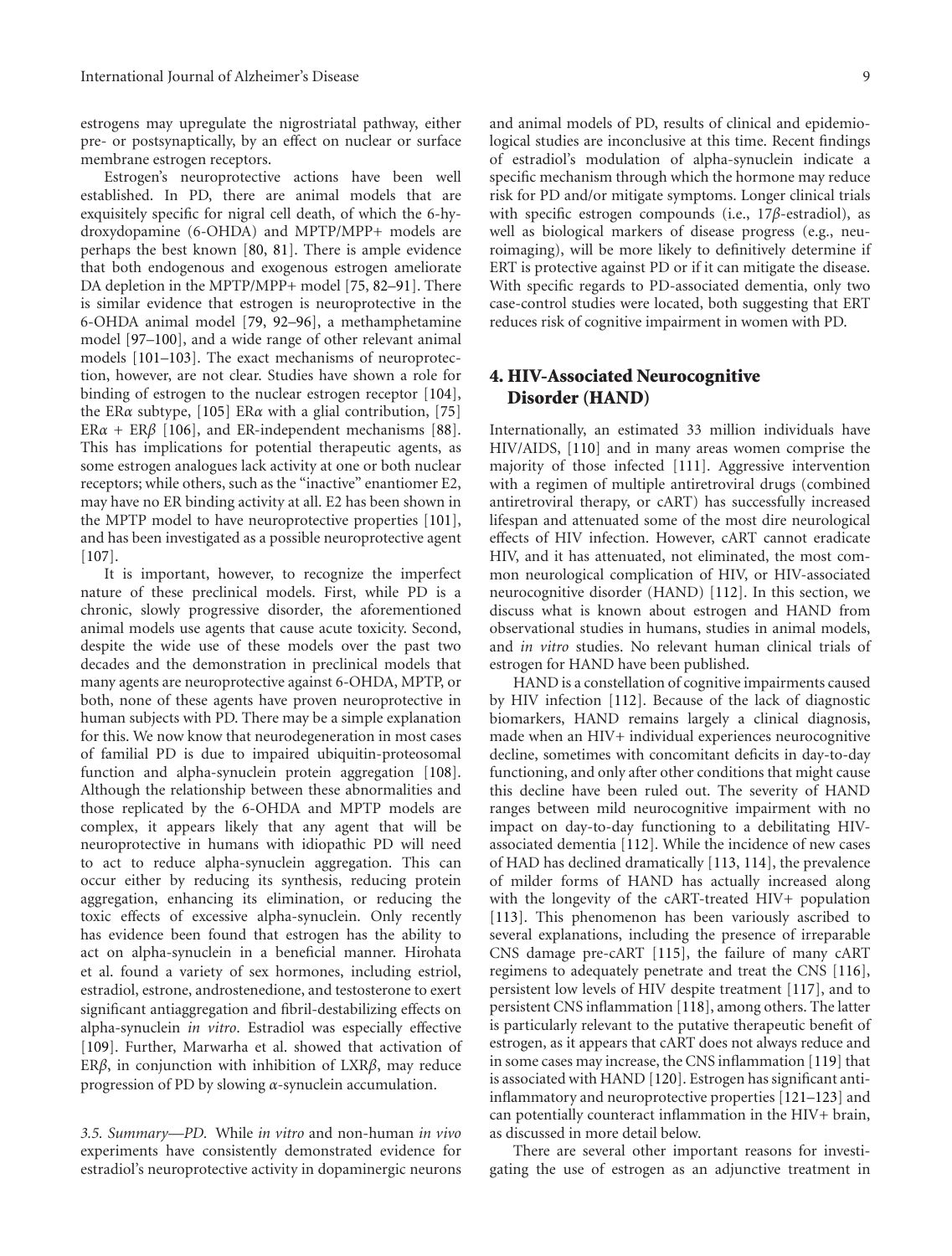HIV and HAND. First, estrogen and other gonadal steroids have significant effects on the course and presentation of HIV disease itself. For example, women are at increased risk for acquiring HIV compared to men, and this vulnerability may be affected by gonadal hormones [\[124](#page-15-22)]. Further, in a macaque model of HIV infection, progestogen-based hormonal contraceptives increased the risk of acquiring simian immunodeficiency virus (SIV), increased disease progression, and increased genital shedding of SIV; whereas treatment with estrogen lowered risk of acquiring SIV [\[125\]](#page-15-23). Results of natural history studies suggest a gender role in disease progression, possibly due to hormonal differences. For example, women have lower HIV RNA viral loads at seroconversion compared to men [\[126\]](#page-15-24), and when adjusted for CD4+ count, women have lower viral loads throughout the course of their infection [\[127\]](#page-15-25). While one study found a lower risk of clinical progression to AIDS among HIV+ women versus HIV+ men treated with cART [\[128\]](#page-15-26), others have found no differences in clinical outcome by gender [\[129\]](#page-15-27). A possible explanation for such gender disparity, should it turn out to be valid, is estrogen, which decreases HIV replication in peripheral blood mononuclear cells [\[130\]](#page-16-0). However, all such studies must be interpreted with caution because of the reported gender differences between HIV+ men and women in socioeconomic status, risk behavior, substance abuse, and access to care [\[131](#page-16-1)], which also affect progression to AIDS [\[132](#page-16-2), [133](#page-16-3)]. With regards to HAND, whether women develop HAND at the same rate as men or if there are different clinical manifestations of HAND in men and women remains a controversial topic. In part, this is because so few studies had sufficient numbers of females to evaluate. A sub-study of the Women's Interagency HIV Study is beginning to address this problem [\[134](#page-16-4)].

There is neurobiological reason to expect a reduction of HIV-related neuropathological changes with ERT. Firstly, microglia are the resident immune cells of the CNS, and these cells play an important role in driving inflammation in many neurodegenerative diseases, thus representing an important target for therapy [\[135\]](#page-16-5). In HIV infection, microglia can be infected and/or activated; they are major sources of complete HIV virions, individual neurotoxic viral proteins, proinflammatory substances, and other potential mechanisms that drive neurotoxicity, neuroinflammation, oxidative stress, and neurodegeneration. Microglia express endogenous estrogen receptors [\[136\]](#page-16-6), and treatment with estrogen is anti-inflammatory provided it is administered early in the course of an insult [\[121,](#page-15-20) [123\]](#page-15-21). Secondly, estrogen's anti-inflammatory effects may directly counteract the neuroinflammation caused by HIV proteins. HIV-infected cells can generate both replication-competent virions and excess viral proteins, which are shed or secreted into the extracellular space. The HIV coat protein, *gp120*, is the binding protein for viral entry [\[137\]](#page-16-7) and acts as an indirect neurotoxin via its effects on microglia, macrophages, and astrocytes, initiating a cascade of events that damage neurons. Estrogen has been reported to have a broad antiinflammatory effect on microglia [\[121](#page-15-20)]. Estrogen reduces the neuroinflammatory responses to gp120 and exerts neuroprotective effects on gp120-exposed neurons, by raising

the levels of neurotrophins, decreasing apoptotic factors, and antioxidant properties [\[138\]](#page-16-8). Zemlyak et al. reported two different beneficial effects of estrogen in the amelioration of gp120-induced toxicity: a major effect of attenuating the neurotoxicity of factors released by gp120-treated microglial cultures, and a minor effect of enhancing the ability of neuronal cultures to survive exposure to neurotoxic factors [\[122\]](#page-15-28). Another neurotoxic HIV protein, *tat*, the nuclear trans-activating protein, is essential in promoting the transcription and replication of HIV. *tat* can act both directly to harm neurons [\[139\]](#page-16-9), and indirectly by stimulating macrophages, microglia, and astrocytes to synthesize harmful substances such as proinflammatory cytokines [\[140\]](#page-16-10), and by increasing free radicals and oxidative stress [\[141\]](#page-16-11). In cell culture, 17*β*-estradiol suppressed *tat*-activated transcription of HIV in astrocytes [\[142](#page-16-12)]. 17*β*-estradiol also attenuated the *tat*-induced release of pro-inflammatory mediators in endothelial cells [\[143](#page-16-13)], prevented oxidative stress and cell death associated with combined gp120 and *tat* neurotoxicity *in vitro* [\[144\]](#page-16-14), and prevented gp120/*tat*-induced loss of dopamine transporter function [\[144](#page-16-14)].

These observations have led to the proposal that serum estradiol levels be maintained in HIV+ women as a possible neuroprotective agent against HAND [\[145](#page-16-15)]. Despite this, there is little clinical information about estrogen and HAND in HIV+ women. A single retrospective study from the precART era, of 84 older (age 40+ years) HIV+ women, reported that hormone replacement therapy (HRT) was associated with a significantly decreased risk of mortality [\[146\]](#page-16-16). Of interest, there were six women in the cohort who were diagnosed with HIV-associated dementia, none of whom reported taking HRT. This study has been interpreted by some to indicate a neuroprotective effect of HRT; however, this was not a prospective study that examined cognition in an organized or standardized fashion. However, based on this last report and on the neuroprotective role of estrogen in other inflammatory and degenerative conditions, the role of estrogen and other hormones in HAND has become an area of growing interest among basic scientists.

No studies of HAND or neurocognitive functioning in HIV+ persons have considered hormonal status or use of exogenous hormones. The preponderance of evidence to date indicates that HIV+ men and women develop neurocognitive impairment at a similar rate, when issues such as access to care, education, and substance abuse history are similar. While some have reported a higher occurrence of HIV-associated dementia among women [\[147\]](#page-16-17), others have not found this [\[148,](#page-16-18) [149](#page-16-19)]. More recently, Martin et al. studied a large well-matched group of adult male and females, stratified by HIV status, all with a history of substance dependence [\[150\]](#page-16-20). Participants were abstinent at the time of testing. Whereas the performance of HIV+ men did not differ from HIV-negative counterparts of measures of motor skill and probabilistic learning, the HIV+ women performed worse than their seronegative counterparts, suggesting that women might be more vulnerable to the effects of HIV. However, due to the absence of a nonsubstance-dependent control group, they could not exclude the possibility that the observed differences were due to gender-related differences in the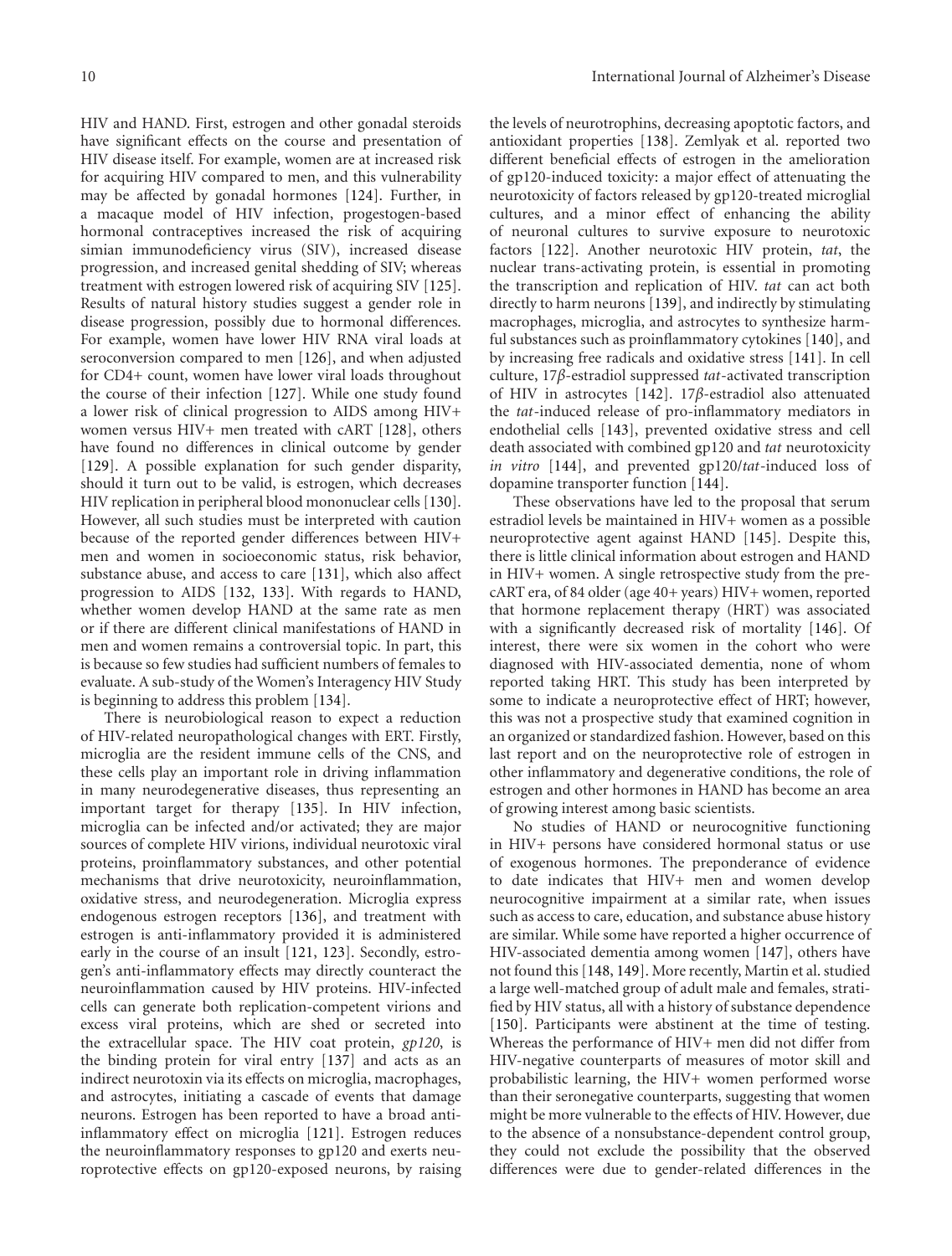cognitive effects of addiction. Another study reported no gender difference in rate of neurocognitive decline over time [\[151\]](#page-16-21); and still another found that while rates of impairment were similar between men and women, there were some differences in the neurocognitive profiles [\[148](#page-16-18)]. Whether this is related to estrogen or other gonadal hormones remains to be determined.

*4.1. Summary—HIV/HAND.* HAND shares many features with other neurodegenerative diseases, including microglial activation and neuroinflammation. Preliminary studies in animal and *in vitro* models indicate that, like many other neurodegenerative diseases, the effect of HIV on the brain may be blunted by treatment with 17*β*-estradiol, and possibly other gonadotrophic hormones. This would have to be balanced against the risks of adding estrogen to the regimens of HIV+ patients, both male and female. However, there is a pressing need to determine if HRT may benefit patients with AIDS who remain at risk for HAND even when treated with HAART.

#### **5. Frontotemporal Dementia**

Frontotemporal dementia, or FTD, is the most common form of a group of related neurodegenerative diseases that primarily affect the frontal and/or temporal lobes. The others include semantic dementia and progressive nonfluent aphasia. Collectively, these have been called frontotemporal lobar degenerative diseases [\[152\]](#page-16-22), and they are believed to account for an estimated 20% of dementia cases with presenile onset [\[153](#page-16-23)].

Only one study to date has addressed the relationship between HRT and FTD. Levine and Hewett reviewed the medical files of all women seen at an Alzheimer's disease center (ADC) in Central California and found that 70% of women diagnosed with FTD had been taking HRT (exact regimen unspecified) when evaluated, as compared to an estimated 24% of the surrounding population [\[154](#page-16-24)]. While one easy interpretation would be that women exhibiting cognitive impairment would have been more likely to be placed on HRT before coming to the ADC, only 20% of women diagnosed with AD at the same center had been taking HRT, so it is therefore unlikely that HRT was administered as a result of preclinical cognitive problems. The women diagnosed with FTD were also similar in age to women entering the center with AD (average age of symptom onset was 65, average age of initial evaluation was 70). While poor diagnostic accuracy and estrogen's beneficial effects on mood were cited as possible reasons for the findings, a more compelling reason offered was a marked upregulation of tau in response to E2 administration, as evidenced *in vitro* [\[155\]](#page-16-25). The neuropathological correlates of many FTD cases appear to be tau-related, and in some cases directly linked to mutations in the tau gene [\[156\]](#page-16-26). In such cases, E2 may increase risk of FTD by increasing production of mutated forms of tau. However, while the role of tau in FTD has been well established, it is now known that it does not account for all forms of FTD [\[157\]](#page-16-27). Still the relationship between tau

and E2 is a compelling reason to further study the influence of ERT on risk for FTD.

#### **6. Summary and Conclusions**

In summarizing the evidence discussed above, HRT, in particular ERT, appears to play an efficacious role in treating and preventing several neurodegenerative conditions. [Figure 1](#page-11-4) depicts putative neurobiological and neurobehaivoral sequelae resulting from 17*β*-estradiol use, based on studies reviewed in this paper. The case for a neuroprotective role of HRT and AD is supported by research from epidemiological and RCT studies, which have shown that estrogen, specifically E2 (17*β*-estradiol), can reduce the risk for AD and minimize cognitive decline in otherwise healthy women, particularly verbal memory. Based on basic science research, the mechanisms for this neuroprotection may involve E2's protection against *β*-amyloid-induced degeneration and may even include the maintenance of the cholinergic system in the hippocampus and frontal cortex. In addition, at least one study has demonstrated that the presence of progestins in combination therapies may actually dampen the beneficial effects of estrogen [\[24](#page-12-13)].

Similarly, *in vitro* and non-human *in vivo* experiments have demonstrated E2's neuroprotective effects in dopaminergic neurons and animal models of PD. In addition, E2's modulation of alpha-synuclein indicates a specific mechanism through which the hormone may reduce risk for PD and/or mitigate symptoms. To date, results of clinical and epidemiological studies of ERT alleviating motor symptoms in PD patients have been mixed and warrant further investigation. The effects of HRT on the neurocognitive symptoms of PD have received little attention, with the two case-control studies to date indicating that ERT reduces risk of cognitive impairment in women with PD.

Preliminary studies in animal and *in vitro* models indicate that treatment with E2, and possibly other gonadotrophic hormones, may reduce the effect of HIV on the brain. To date, much research on the neuroprotective effects for HIV neurodegenerative changes has been conducted on animal models and has yet to extend to humans. Nonetheless, preliminary research has suggested that development of HAND may be alleviated by HRT pretreatment. Conversely, and contrary to the findings from other neurodegenerative diseases, there is some evidence that E2 may actually augment risk for FTD via its action on tau.

Additional research is needed to further delineate the molecular mechanisms through which E2 and other estrogens act to delay or prevent neuropathological progression, or possibly cause progression in the case of FTD. Large-scale observational studies that accurately document HRT regimen and control for factors such as depression, education, and medical comorbidities (e.g., vascular risk factors) will also help to elucidate the role of ERT in the neurodegenerative disease etiology. While observational studies and RCTs examining ERT and AD have demonstrated long-term beneficial effects of varied ERT regimens (E2 or CEE), future studies may include long-term followup (5– 10 years) of E2-based therapies alone on cognitive measures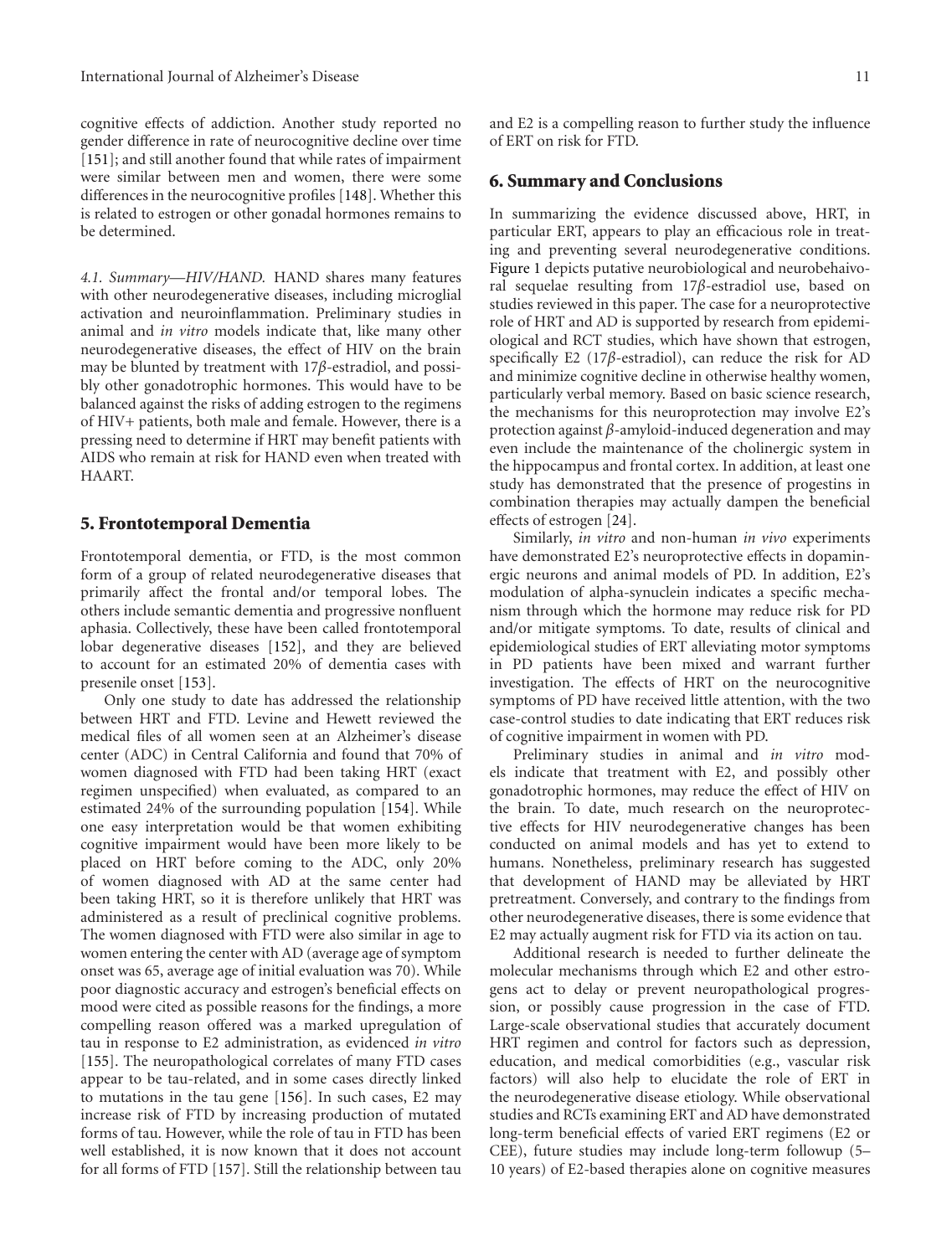

<span id="page-11-4"></span>Figure 1: Putative mechanisms through which 17*β*-estradiol exerts neuroprotective and neuro-adverse effects. In the context of Alzheimer's disease, Parkinson's disease, and HIV, 17*β*-estradiol appears to be neuroprotective. However, frontotemporal dementia is often the result of mutated tau protein and/or tau-related pathology. Because 17*β*-estradiol increases production of tau, it may accelerate risk for some forms of frontotemporal dementia.

and neuroimaging outcomes, as such would provide helpful information on the duration of the benefits of E2 following discontinuation.

Notably, possible medical risks should be considered in study of HRT and neurocognitive functioning [\[45\]](#page-13-6). For instance, breast cancer is often a substantial concern that is linked with HRT. In fact, it is claimed that combined HRT with estrogen plus progestin is a cause for breast cancer. However, while followup analysis approximately three years after termination of the WHI study demonstrated an increased risk for "all-cause cancer" for participants in the CEE + MPA trial compared to the placebo group  $[158]$ , the risk for breast cancer and other types of cancer did not differ between groups. Similarly, recent retrospective analyses of the WHI data found insufficient evidence that estrogen plus progestin increased risk of breast cancer [\[159](#page-16-29)]. Another study using the WHI data found that among women in the CEE + MPA trial, increased breast cancer risk was especially pronounced among women with breast tenderness [\[160\]](#page-16-30). In fact, new onset of breast tenderness after HRT initiation was associated with increased breast cancer risk among women assigned to the CEE  $+$  MPA trial, but not among women assigned to CEE-alone. In contrast, an additional followup analyses after the termination of the WHI data demonstrated that participants in the CEE-alone trial did not demonstrate increased risk for breast cancer [\[161](#page-17-0)]. Although the available information is insufficient at this time to support a clear link between HRT and increased risk for breast cancer, at least one study from the WHI has reported an increased risk of breast cancer among users of estrogen plus progestin with new onset of breast tenderness. This is an issue that requires continued investigation.

In clinical settings, the financial cost will need to be considered when recommending E2-based therapies for prevention of AD or other neurodegenerative diseases. Patients and their physicians will have to determine whether the potential cognitive benefit associated with E2 will outweigh the financial cost, as well as the above-mentioned medical risks.

#### <span id="page-11-0"></span>**References**

- <span id="page-11-1"></span>[1] B. L. Plassman, K. M. Langa, G. G. Fisher et al., "Prevalence of dementia in the United States: the aging, demographics, and memory study," *Neuroepidemiology*, vol. 29, no. 1-2, pp. 125–132, 2007.
- <span id="page-11-2"></span>[2] R. Brookmeyer, D. A. Evans, L. Hebert et al., "National estimates of the prevalence of Alzheimer's disease in the United States," *Alzheimer's and Dementia*, vol. 7, no. 1, pp. 61–73, 2011.
- <span id="page-11-3"></span>[3] B. J. Small, L. Fratiglioni, M. Viitanen, B. Winblad, and L. Bächman, "The course of cognitive impairment in preclinical Alzheimer disease: three- and 6-year follow-up of a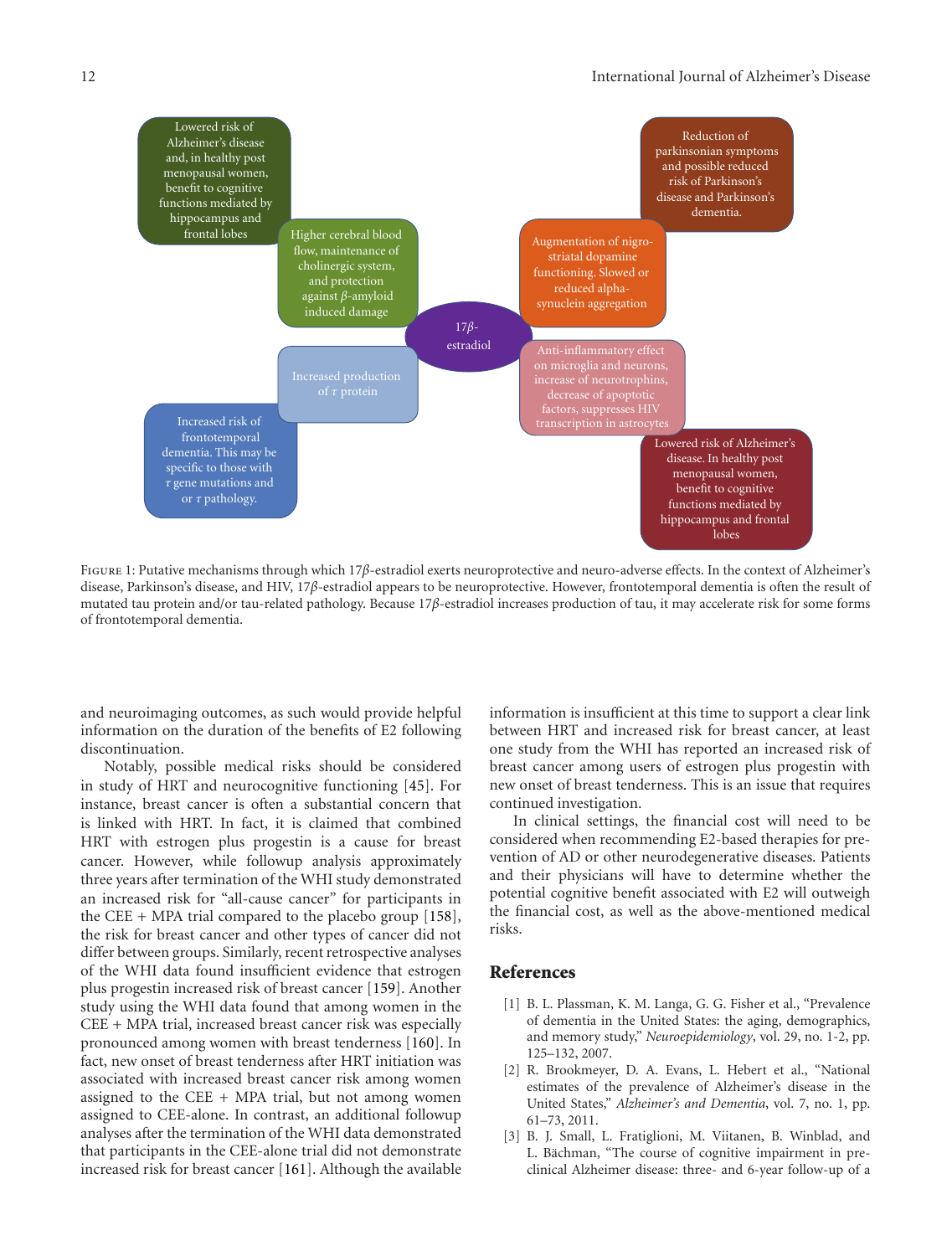population-based sample," *Archives of Neurology*, vol. 57, no. 6, pp. 839–844, 2000.

- <span id="page-12-3"></span>[4] M. Grundman, R. C. Petersen, S. H. Ferris et al., "Mild cognitive impairment can be distinguished from Alzheimer disease and normal aging for clinical trials," *Archives of Neurology*, vol. 61, no. 1, pp. 59–66, 2004.
- <span id="page-12-0"></span>[5] A. Levey, J. Lah, F. Goldstein, K. Steenland, and D. Bliwise, "Mild cognitive impairment: an opportunity to identify patients at high risk for progression to Alzheimer's disease," *Clinical Therapeutics*, vol. 28, no. 7, pp. 991–1001, 2006.
- <span id="page-12-1"></span>[6] D. Blacker, H. Lee, A. Muzikansky et al., "Neuropsychological measures in normal individuals that predict subsequent cognitive decline," *Archives of Neurology*, vol. 64, no. 6, pp. 862–871, 2007.
- [7] J. Saxton, O. L. Lopez, G. Ratcliff et al., "Preclinical Alzheimer disease: neuropsychological test performance 1.5 to 8 years prior to onset," *Neurology*, vol. 63, no. 12, pp. 2341–2347, 2004.
- [8] M. H. Tabert, J. J. Manly, X. Liu et al., "Neuropsychological prediction of conversion to alzheimer disease in patients with mild cognitive impairment," *Archives of General Psychiatry*, vol. 63, no. 8, pp. 916–924, 2006.
- <span id="page-12-2"></span>[9] M. C. Tierney, C. Yao, A. Kiss, and I. McDowell, "Neuropsychological tests accurately predict incident Alzheimer disease after 5 and 10 years," *Neurology*, vol. 64, no. 11, pp. 1853– 1859, 2005.
- <span id="page-12-4"></span>[10] O. Kohannim, X. Hua, D. P. Hibar et al., "Boosting power for clinical trials using classifiers based on multiple biomarkers," *Neurobiology of Aging*, vol. 31, no. 8, pp. 1429–1442, 2010.
- <span id="page-12-5"></span>[11] P. P. Zandi, M. C. Carlson, B. L. Plassman et al., "Hormone replacement therapy and incidence of Alzheimer disease in older women: the Cache County Study," *JAMA*, vol. 288, no. 17, pp. 2123–2129, 2002.
- <span id="page-12-6"></span>[12] C. Kawas, S. Resnick, A. Morrison et al., "A prospective study of estrogen replacement therapy and the risk of developing Alzheimer's disease: the Baltimore Longitudinal Study of Aging," *Neurology*, vol. 48, no. 6, pp. 1517–1521, 1997.
- <span id="page-12-7"></span>[13] M. X. Tang, D. Jacobs, Y. Stern et al., "Effect of oestrogen during menopause on risk and age at onset of Alzheimer's disease," *The Lancet*, vol. 348, no. 9025, pp. 429–432, 1996.
- <span id="page-12-8"></span>[14] A. Paganini-Hill and V. W. Henderson, "Estrogen deficiency and risk of Alzheimer's disease in women," *American Journal of Epidemiology*, vol. 140, no. 3, pp. 256–261, 1994.
- <span id="page-12-9"></span>[15] W. A. Rocca, J. H. Bower, D. M. Maraganore et al., "Increased risk of cognitive impairment or dementia in women who underwent oophorectomy before menopause," *Neurology*, vol. 69, no. 11, pp. 1074–1083, 2007.
- <span id="page-12-10"></span>[16] W. A. Rocca, B. R. Grossardt, and D. M. Maraganore, "The long-term effects of oophorectomy on cognitive and motor aging are age dependent," *Neurodegenerative Diseases*, vol. 5, no. 3-4, pp. 257–260, 2008.
- <span id="page-12-11"></span>[17] W. A. Rocca, B. R. Grossardt, Y. E. Geda et al., "Long-term risk of depressive and anxiety symptoms after early bilateral oophorectomy," *Menopause*, vol. 15, no. 6, pp. 1050–1059, 2008.
- <span id="page-12-14"></span>[18] Y. Z. Bagger, L. B. Tankó, P. Alexandersen, G. Qin, and C. Christiansen, "Early postmenopausal hormone therapy may prevent cognitive impairment later in life," *Menopause*, vol. 12, no. 1, pp. 12–17, 2005.
- <span id="page-12-17"></span>[19] H. Joffe, J. E. Hall, S. Gruber et al., "Estrogen therapy selectively enhances prefrontal cognitive processes: a randomized, double-blind, placebo-controlled study with functional magnetic resonance imaging in perimenopausal

and recently postmenopausal women," *Menopause*, vol. 13, no. 3, pp. 411–422, 2006.

- <span id="page-12-16"></span>[20] E. S. LeBlanc, M. B. Neiss, P. E. Carello, M. H. Samuels, and J. S. Janowsky, "Hot flashes and estrogen therapy do not influence cognition in early menopausal women," *Menopause*, vol. 14, no. 2, pp. 191–202, 2007.
- <span id="page-12-12"></span>[21] P. M. Maki, M. J. Gast, A. J. Vieweg, S. W. Burriss, and K. Yaffe, "Hormone therapy in menopausal women with cognitive complaints: a randomized, double-blind trial," *Neurology*, vol. 69, no. 13, pp. 1322–1330, 2007.
- <span id="page-12-15"></span>[22] J. Dumas, C. Hancur-Bucci, M. Naylor, C. Sites, and P. Newhouse, "Estradiol interacts with the cholinergic system to affect verbal memory in postmenopausal women: evidence for the critical period hypothesis," *Hormones and Behavior*, vol. 53, no. 1, pp. 159–169, 2008.
- <span id="page-12-18"></span>[23] M. C. Tierney, P. Oh, R. Moineddin et al., "A randomized double-blind trial of the effects of hormone therapy on delayed verbal recall in older women," *Psychoneuroendocrinology*, vol. 34, no. 7, pp. 1065–1074, 2009.
- <span id="page-12-13"></span>[24] D. H. S. Silverman, C. L. Geist, H. A. Kenna et al., "Differences in regional brain metabolism associated with specific formulations of hormone therapy in postmenopausal women at risk for AD," *Psychoneuroendocrinology*, vol. 36, pp. 502–513, 2010.
- <span id="page-12-28"></span>[25] K. Marder, M. X. Tang, B. Alfaro et al., "Postmenopausal estrogen use and Parkinson's disease with and without dementia," *Neurology*, vol. 50, no. 4, pp. 1141–1143, 1998.
- <span id="page-12-29"></span>[26] H. H. Fernandez and K. L. Lapane, "Estrogen use among nursing home residents with a diagnosis of Parkinson's disease," *Movement Disorders*, vol. 15, no. 6, pp. 1119–1124, 2000.
- <span id="page-12-22"></span>[27] M. D. Benedetti, D. M. Maraganore, J. H. Bower et al., "Hysterectomy, menopause, and estrogen use preceding Parkinson's disease: an exploratory case-control study," *Movement Disorders*, vol. 16, no. 5, pp. 830–837, 2001.
- <span id="page-12-21"></span>[28] E. Martignoni, R. E. Nappi, A. Citterio et al., "Reproductive life milestone in women with Parkinson's disease," *Functional Neurology*, vol. 18, no. 4, pp. 211–217, 2003.
- <span id="page-12-23"></span>[29] L. J. Currie, M. B. Harrison, J. M. Trugman, J. P. Bennett, and G. F. Wooten, "Postmenopausal estrogen use affects risk for Parkinson disease," *Archives of Neurology*, vol. 61, no. 6, pp. 886–888, 2004.
- <span id="page-12-24"></span>[30] P. Ragonese, M. D'Amelio, G. Salemi et al., "Risk of Parkinson disease in women: effect of reproductive characteristics," *Neurology*, vol. 62, no. 11, pp. 2010–2014, 2004.
- <span id="page-12-26"></span>[31] R. A. Popat, S. K. Van Den Eeden, C. M. Tanner et al., "Effect of reproductive factors and postmenopausal hormone use on the risk of Parkinson disease," *Neurology*, vol. 65, no. 3, pp. 383–390, 2005.
- <span id="page-12-25"></span>[32] P. Ragonese, M. D'Amelio, G. Callari, G. Salemi, L. Morgante, and G. Savettieri, "Age at menopause predicts age at onset of Parkinson's disease," *Movement Disorders*, vol. 21, no. 12, pp. 2211–2214, 2006.
- <span id="page-12-27"></span>[33] K. C. Simon, H. Chen, X. Gao, M. A. Schwarszchild, and A. Ascherio, "Reproductive factors, exogenous estrogen use, and risk of Parkinson's disease," *Movement Disorders*, vol. 24, no. 9, pp. 1359–1365, 2009.
- <span id="page-12-20"></span>[34] P. J. Blanchet, J. Fang, K. Hyland, L. A. Arnold, M. M. Mouradian, and T. N. Chase, "Short-term effects of high-dose 17*β*estradiol in postmenopausal PD patients: a crossover study," *Neurology*, vol. 53, no. 1, pp. 91–95, 1999.
- <span id="page-12-19"></span>[35] E. Strijks, J. A. M. Kremer, and M. W. I. M. Horstink, "Effects of female sex steroids on Parkinson's disease in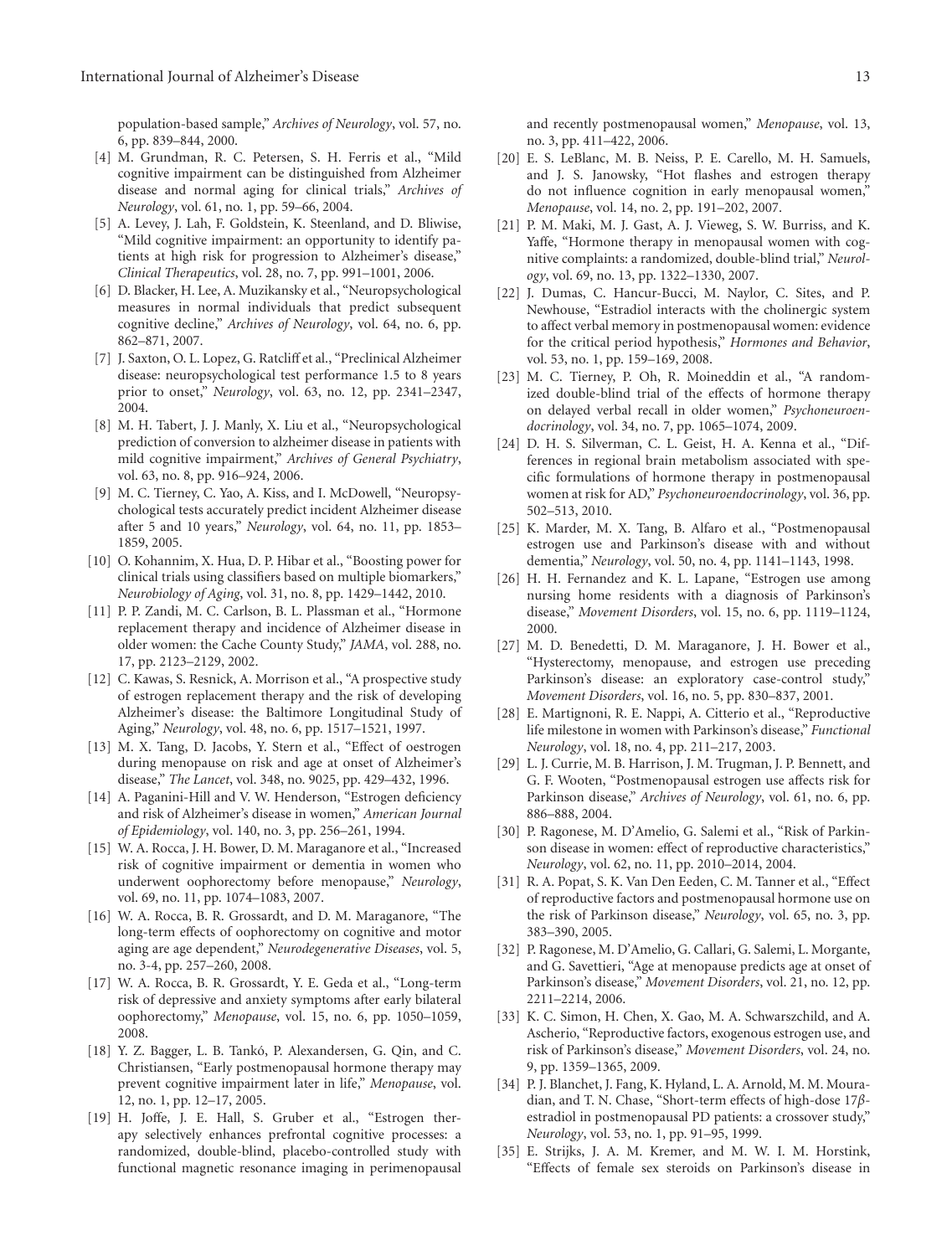postmenopausal women," *Clinical Neuropharmacology*, vol. 22, no. 2, pp. 93–97, 1999.

- <span id="page-13-20"></span>[36] K. L. Tsang, S. L. Ho, and S. K. Lo, "Estrogen improves motor disability in parkinsonian postmenopausal women with motor fluctuations," *Neurology*, vol. 54, no. 12, pp. 2292–2298, 2000.
- <span id="page-13-21"></span>[37] The Parkinson Study Group Poetry I, "A randomized pilot trial of estrogen replacement therapy in post-menopausal women with Parkinson's disease," *Parkinsonism & Related Disorders*, vol. 17, no. 10, pp. 757–760, 2011.
- <span id="page-13-0"></span>[38] C. M. Rivera, B. R. Grossardt, D. J. Rhodes et al., "Increased cardiovascular mortality after early bilateral oophorectomy," *Menopause*, vol. 16, no. 1, pp. 15–23, 2009.
- <span id="page-13-1"></span>[39] S. A. Shumaker, C. Legault, S. R. Rapp et al., "Estrogen plus progestin and the incidence of dementia and mild cognitive impairment in postmenopausal women: the Women's Health Initiative Memory Study: A randomized-controlled trial," *JAMA*, vol. 289, no. 20, pp. 2651–2662, 2003.
- <span id="page-13-2"></span>[40] S. R. Rapp, M. A. Espeland, S. A. Shumaker et al., "Effect of estrogen plus progestin on global cognitive function in postmenopausal women: the Women's Health Initiative Memory Study: a randomized controlled trial," *JAMA*, vol. 289, no. 20, pp. 2663–2672, 2003.
- <span id="page-13-3"></span>[41] B. B. Sherwin, "Estrogen and memory in women: how can we reconcile the findings?" *Hormones and Behavior*, vol. 47, no. 3, pp. 371–375, 2005.
- <span id="page-13-4"></span>[42] L. D. McCullough and P. D. Hurn, "Estrogen and ischemic neuroprotection: an integrated view," *Trends in Endocrinology and Metabolism*, vol. 14, no. 5, pp. 228–235, 2003.
- [43] R. D. Brinton, "Estrogen-induced plasticity from cells to circuits: predictions for cognitive function," *Trends in Pharmacological Sciences*, vol. 30, no. 4, pp. 212–222, 2009.
- <span id="page-13-5"></span>[44] M. L. Voytko, G. P. Tinkler, C. Browne, and J. R. Tobin, "Neuroprotective effects of estrogen therapy for cognitive and neurobiological profiles of monkey models of menopause," *American Journal of Primatology*, vol. 71, no. 9, pp. 794–801, 2009.
- <span id="page-13-6"></span>[45] P. M. Maki and E. Sundermann, "Hormone therapy and cognitive function," *Human Reproduction Update*, vol. 15, no. 6, pp. 667–681, 2009.
- <span id="page-13-7"></span>[46] R. B. Gibbs, "Estrogen therapy and cognition: a review of the cholinergic hypothesis," *Endocrine Reviews*, vol. 31, no. 2, pp. 224–253, 2010.
- [47] W. Wharton, C. E. Gleason, K. R. Lorenze et al., "Potential role of estrogen in the pathobiology and prevention of Alzheimer's disease," *American Journal of Translational Research*, vol. 1, no. 2, pp. 131–147, 2009.
- <span id="page-13-8"></span>[48] R. Norbury, M. J. Travis, K. Erlandsson, W. Waddington, P. J. Ell, and D. G. M. Murphy, "Estrogen Therapy and brain muscarinic receptor density in healthy females: a SPET study," *Hormones and Behavior*, vol. 51, no. 2, pp. 249–257, 2007.
- <span id="page-13-9"></span>[49] G. W. Small, V. Kepe, L. M. Ercoli et al., "PET of brain amyloid and tau in mild cognitive impairment," *The New England Journal of Medicine*, vol. 355, no. 25, pp. 2652–2663, 2006.
- <span id="page-13-10"></span>[50] H. Xu, R. Wang, Y. W. Zhang, and X. Zhang, "Estrogen, *β*-amyloid metabolism/trafficking, and Alzheimer's disease," *Annals of the New York Academy of Sciences*, vol. 1089, pp. 324–342, 2006.
- <span id="page-13-11"></span>[51] P. M. Maki and S. M. Resnick, "Longitudinal effects of estrogen replacement therapy on PET cerebral blood flow

and cognition," *Neurobiology of Aging*, vol. 21, no. 2, pp. 373– 383, 2000.

- <span id="page-13-12"></span>[52] C. C. Persad, J. K. Zubieta, T. Love, H. Wang, A. Tkaczyk, and Y. R. Smith, "Enhanced neuroactivation during verbal memory processing in postmenopausal women receiving short-term hormone therapy," *Fertility and Sterility*, vol. 92, no. 1, pp. 197–204, 2009.
- <span id="page-13-13"></span>[53] S. Chen, J. Nilsen, and R. D. Brinton, "Dose and temporal pattern of estrogen exposure determines neuroprotective outcome in hippocampal neurons: therapeutic implications," *Endocrinology*, vol. 147, no. 11, pp. 5303–5313, 2006.
- <span id="page-13-14"></span>[54] C. M. Brown, E. Choi, Q. Xu, M. P. Vitek, and C. A. Colton, "The APOE4 genotype alters the response of microglia and macrophages to 17*β*-estradiol," *Neurobiology of Aging*, vol. 29, no. 12, pp. 1783–1794, 2008.
- <span id="page-13-15"></span>[55] M. C. Craig and D. G. M. Murphy, "Alzheimer's disease in women," *Best Practice and Research*, vol. 23, no. 1, pp. 53–61, 2009.
- <span id="page-13-16"></span>[56] L. M. de Lau and M. M. Breteler, "Epidemiology of Parkinson's disease," *The Lancet Neurology*, vol. 5, no. 6, pp. 525– 535, 2006.
- <span id="page-13-17"></span>[57] M. Baldereschi, A. Di Carlo, W. A. Rocca et al., "Parkinson's disease and parkinsonism in a longitudinal study: two-fold higher incidence in men," *Neurology*, vol. 55, no. 9, pp. 1358– 1363, 2000.
- [58] G. Alves, E. B. Forsaa, K. F. Pedersen, M. Dreetz Gjerstad, and J. P. Larsen, "Epidemiology of Parkinson's disease," *Journal of Neurology*, vol. 255, supplement 5, pp. 18–32, 2008.
- [59] G. Alves, B. Müller, K. Herlofson et al., "Incidence of Parkinson's disease in Norway: the Norwegian ParkWest study," *Journal of Neurology, Neurosurgery and Psychiatry*, vol. 80, no. 8, pp. 851–857, 2009.
- [60] J. F. Kurtzke and I. D. Goldberg, "Parkinsonism death rates by race, sex, and geography," *Neurology*, vol. 38, no. 10, pp. 1558–1561, 1988.
- [61] K. Marder, M. X. Tang, H. Mejia et al., "Risk of Parkinson's disease among first-degree relatives: a community- based study," *Neurology*, vol. 47, no. 1, pp. 155–160, 1996.
- [62] K. P. Ebmeier, S. A. Calder, J. R. Crawford, L. Stewart, R. H. B. Cochrane, and J. A. O. Besson, "Dementia in idiopathic Parkinson's disease: prevalence and relationship with symptoms and signs of Parkinsonism," *Psychological Medicine*, vol. 21, no. 1, pp. 69–76, 1991.
- [63] G. F. Wooten, L. J. Currie, V. E. Bovbjerg, J. K. Lee, and J. Patrie, "Are men at greater risk for Parkinson's disease than women?" *Journal of Neurology, Neurosurgery and Psychiatry*, vol. 75, no. 4, pp. 637–639, 2004.
- [64] M. C. de Rijk, M. M. B. Breteler, G. A. Graveland et al., "Prevalence of Parkinson's disease in the elderly: the Rotterdam study," *Neurology*, vol. 45, no. 12, pp. 2143–2146, 1995.
- [65] M. C. de Rijk, L. J. Launer, K. Berger et al., "Prevalence of Parkinson's disease in Europe: a collaborative study of population-based cohorts," *Neurology*, vol. 54, no. 11, supplement 5, pp. S21–S23, 2000.
- <span id="page-13-18"></span>[66] C. A. Haaxma, B. R. Bloem, G. F. Borm et al., "Gender differences in Parkinson's disease," *Journal of Neurology, Neurosurgery and Psychiatry*, vol. 78, no. 8, pp. 819–824, 2007.
- <span id="page-13-19"></span>[67] T. Di Paolo, "Modulation of brain dopamine transmission by sex steroids," *Reviews in the Neurosciences*, vol. 5, no. 1, pp. 27–41, 1994.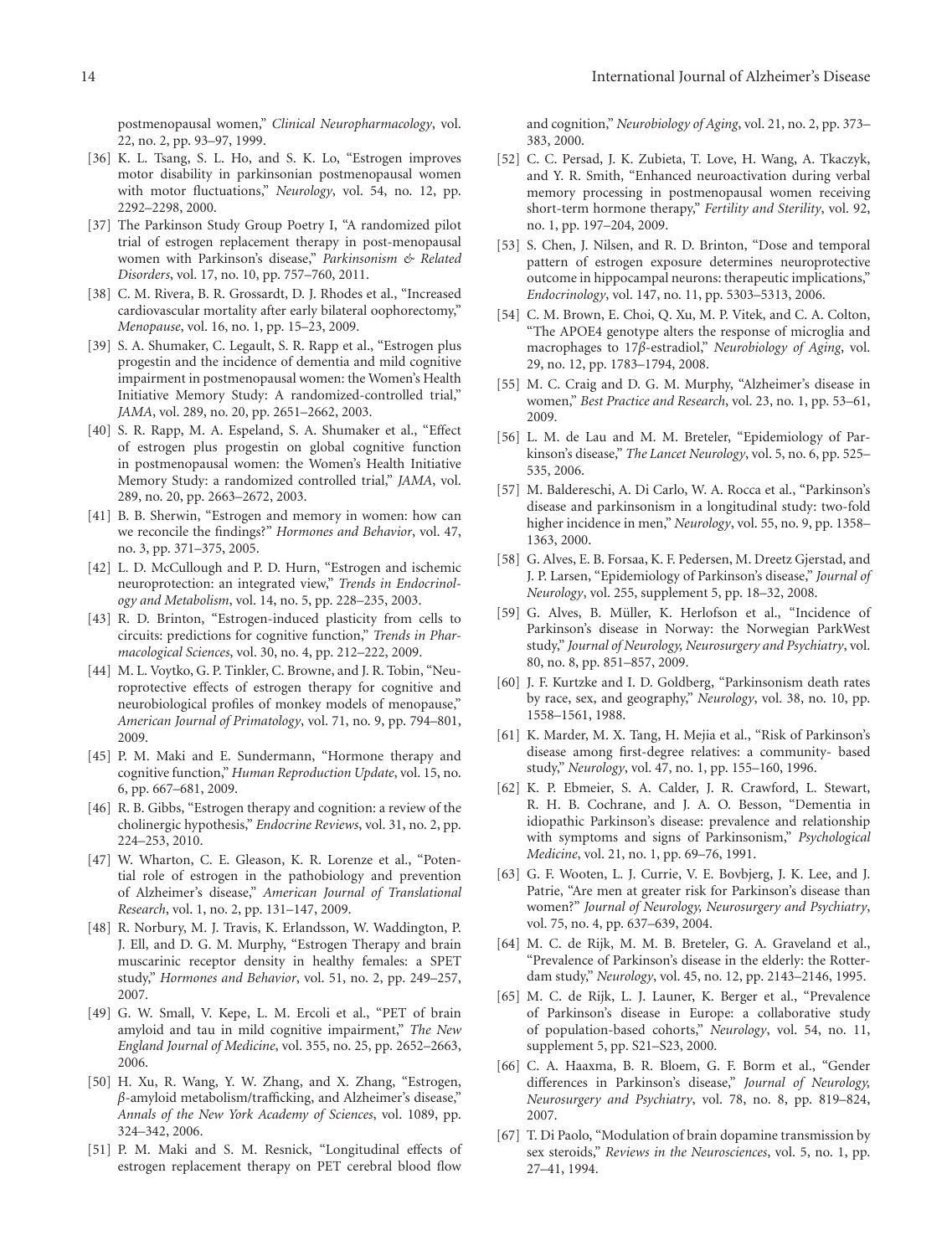- <span id="page-14-0"></span>[68] R. Sandyk, "Estrogens and the pathophysiology of Parkinson's disease," *International Journal of Neuroscience*, vol. 45, no. 1-2, pp. 119–122, 1989.
- <span id="page-14-1"></span>[69] N. P. Quinn and C. D. Marsden, "Menstrual-related fluctuations in Parkinson's disease," *Movement Disorders*, vol. 1, no. 1, pp. 85–87, 1986.
- <span id="page-14-2"></span>[70] K. Kompoliti, C. L. Comella, J. A. Jaglin, S. Leurgans, R. Raman, and C. G. Goetz, "Menstrual-related changes in motoric function in women with Parkinson's disease," *Neurology*, vol. 55, no. 10, pp. 1572–1574, 2000.
- <span id="page-14-3"></span>[71] D. Aarsland, J. Zaccai, and C. Brayne, "A systematic review of prevalence studies of dementia in Parkinson's disease," *Movement Disorders*, vol. 20, no. 10, pp. 1255–1263, 2005.
- <span id="page-14-4"></span>[72] D. P. Salmon and J. V. Filoteo, "Neuropsychology of cortical versus subcortical dementia syndromes," *Seminars in Neurology*, vol. 27, no. 1, pp. 7–21, 2007.
- <span id="page-14-5"></span>[73] A. Quesada, H. E. Romeo, and P. Micevych, "Distribution and localization patterns of estrogen receptor-*β* and insulinlike growth factor-1 receptors in neurons and glial cells of the female rat substantia nigra: localization of ER*β* and IGF-1R in substantia nigra," *Journal of Comparative Neurology*, vol. 503, no. 1, pp. 198–208, 2007.
- <span id="page-14-6"></span>[74] A. Stroppolo, C. Tian, B. Guinea et al., "17*β*-estradiol promotes striatal medium size spiny neuronal maturation in vitro," *Neuroendocrinology*, vol. 79, no. 5, pp. 259–267, 2004.
- <span id="page-14-7"></span>[75] M. Bains, J. C. Cousins, and J. L. Roberts, "Neuroprotection by estrogen against MPP+-induced dopamine neuron death is mediated by ER*α* in primary cultures of mouse mesencephalon," *Experimental Neurology*, vol. 204, no. 2, pp. 767– 776, 2007.
- <span id="page-14-8"></span>[76] O. K. Rønnekleiv, A. Malyala, and M. J. Kelly, "Membraneinitiated signaling of estrogen in the brain," *Seminars in Reproductive Medicine*, vol. 25, no. 3, pp. 165–177, 2007.
- <span id="page-14-9"></span>[77] T. A. Roepke, O. K. Ronnekleiv, and M. J. Kelly, "Physiological consequences of membrane-initiated estrogen signaling in the brain," *Frontiers in Bioscience*, vol. 16, no. 4, pp. 1560– 1573, 2011.
- <span id="page-14-10"></span>[78] S. A. Gardiner, M. F. Morrison, P. D. Mozley et al., "Pilot study on the effect of estrogen replacement therapy on brain dopamine transporter availability in healthy, postmenopausal women," *American Journal of Geriatric Psychiatry*, vol. 12, no. 6, pp. 621–630, 2004.
- <span id="page-14-11"></span>[79] S. McArthur, H. E. Murray, A. Dhankot, D. T. Dexter, and G. E. Gillies, "Striatal susceptibility to a dopaminergic neurotoxin is independent of sex hormone effects on cell survival and DAT expression but is exacerbated by central aromatase inhibition," *Journal of Neurochemistry*, vol. 100, no. 3, pp. 678–692, 2007.
- <span id="page-14-12"></span>[80] J. Bové, J. Serrats, G. Mengod, R. Cortés, E. Tolosa, and C. Marin, "Neuroprotection induced by the adenosine A2A antagonist CSC in the 6-OHDA rat model of parkinsonism: effect on the activity of striatal output pathways," *Experimental Brain Research*, vol. 165, no. 3, pp. 362–374, 2005.
- <span id="page-14-13"></span>[81] J. Bové, J. Serrats, G. Mengod, R. Cortés, E. Aguilar, and C. Marin, "Reversion of levodopa-induced motor fluctuations by the A2A antagonist CSC is associated with an increase in striatal preprodynorphin mRNA expression in 6-OHDAlesioned rats," *Synapse*, vol. 59, no. 7, pp. 435–444, 2006.
- <span id="page-14-14"></span>[82] R. S. Kenchappa, L. Diwakar, J. Annepu, and V. Ravindranath, "Estrogen and neuroprotection: higher constitutive expression of glutaredoxin in female mice offers protection against MPTP-mediated neurodegeneration," *The FASEB Journal*, vol. 18, no. 10, pp. 1102–1104, 2004.
- [83] K. A. Disshon and D. E. Dluzen, "Estrogen as a neuromodulator of MPTP-induced neurotoxicity: effects upon striatal dopamine release," *Brain Research*, vol. 764, no. 1-2, pp. 9– 16, 1997.
- [84] H. Sawada, M. Ibi, T. Kihara et al., "Estradiol protects dopaminergic neurons in a MPP+Parkinson's disease model," *Neuropharmacology*, vol. 42, no. 8, pp. 1056–1064, 2002.
- [85] T. Obata, "Environmental estrogen-like chemicals and hydroxyl radicals induced by MPTP in the striatum: a review," *Neurochemical Research*, vol. 27, no. 5, pp. 423–431, 2002.
- [86] M. Grandbois, M. Morissette, S. Callier, and T. Di Paolo, "Ovarian steroids and raloxifene prevent MPTP-induced dopamine depletion in mice," *NeuroReport*, vol. 11, no. 2, pp. 343–346, 2000.
- [87] M. C. Morale, P. A. Serra, F. L'Episcopo et al., "Estrogen, neuroinflammation and neuroprotection in Parkinson's disease: glia dictates resistance versus vulnerability to neurodegeneration," *Neuroscience*, vol. 138, no. 3, pp. 869–878, 2006.
- <span id="page-14-19"></span>[88] P. J. Shughrue, "Estrogen attenuates the MPTP-induced loss of dopamine neurons from the mouse SNc despite a lack of estrogen receptors (ER*α* and ER*β*)," *Experimental Neurology*, vol. 190, no. 2, pp. 468–477, 2004.
- [89] S. Al Sweidi, M. G. Sanchez, M. Bourque, M. Morissette, D. ´ Dluzen, and T. di Paolo, "Oestrogen receptors and signalling pathways: implications for neuroprotective effects of sex steroids in Parkinson's disease," *Journal of Neuroendocrinology*, vol. 24, no. 1, pp. 48–61, 2012.
- [90] S. Al-Sweidi, M. Morissette, M. Bourque, and T. Di Paolo, "Estrogen receptors and gonadal steroids in vulnerability and protection of dopamine neurons in a mouse model of Parkinson's disease," *Neuropharmacology*, vol. 61, no. 4, pp. 583–591, 2011.
- <span id="page-14-15"></span>[91] W. Tripanichkul, O. Gerdprasert, and E. O. Jaroensuppaperch, "Estrogen reduces BDNF level, but maintains dopaminergic cell density in the striatum of MPTP mouse model," *International Journal of Neuroscience*, vol. 120, no. 7, pp. 489–495, 2010.
- <span id="page-14-16"></span>[92] A. M. Baraka, A. A. Korish, G. A. Soliman, and H. Kamal, "The possible role of estrogen and selective estrogen receptor modulators in a rat model of Parkinson's disease," *Life Sciences*, vol. 88, no. 19-20, pp. 879–885, 2011.
- [93] D. Dluzen, "Estrogen decreases corpus striatal neurotoxicity in response to 6- hydroxydopamine," *Brain Research*, vol. 767, no. 2, pp. 340–344, 1997.
- [94] A. Quesada and P. E. Micevych, "Estrogen interacts with the IGF-1 system to protect nigrostriatal dopamine and maintain motoric behavior after 6-hydroxdopamine lesions," *Journal of Neuroscience Research*, vol. 75, no. 1, pp. 107–116, 2004.
- [95] H. E. Murray, A. V. Pillai, S. R. Mcarthur et al., "Dose- and sex-dependent effects of the neurotoxin 6-hydroxydopamine on the nigrostriatal dopaminergic pathway of adult rats: differential actions of estrogen in males and females," *Neuroscience*, vol. 116, no. 1, pp. 213–222, 2003.
- <span id="page-14-17"></span>[96] M. F. Cordellini, G. Piazzetta, K. C. Pinto et al., "Effect of different doses of estrogen on the nigrostriatal dopaminergic system in two 6-hydroxydopamine-induced lesion models of Parkinson's disease," *Neurochemical Research*, vol. 36, no. 6, pp. 955–961, 2011.
- <span id="page-14-18"></span>[97] T. M. Gajjar, L. I. Anderson, and D. E. Dluzen, "Acute effects of estrogen upon methamphetamine induced neurotoxicity of the nigrostriatal dopaminergic system," *Journal of Neural Transmission*, vol. 110, no. 11, pp. 1215–1224, 2003.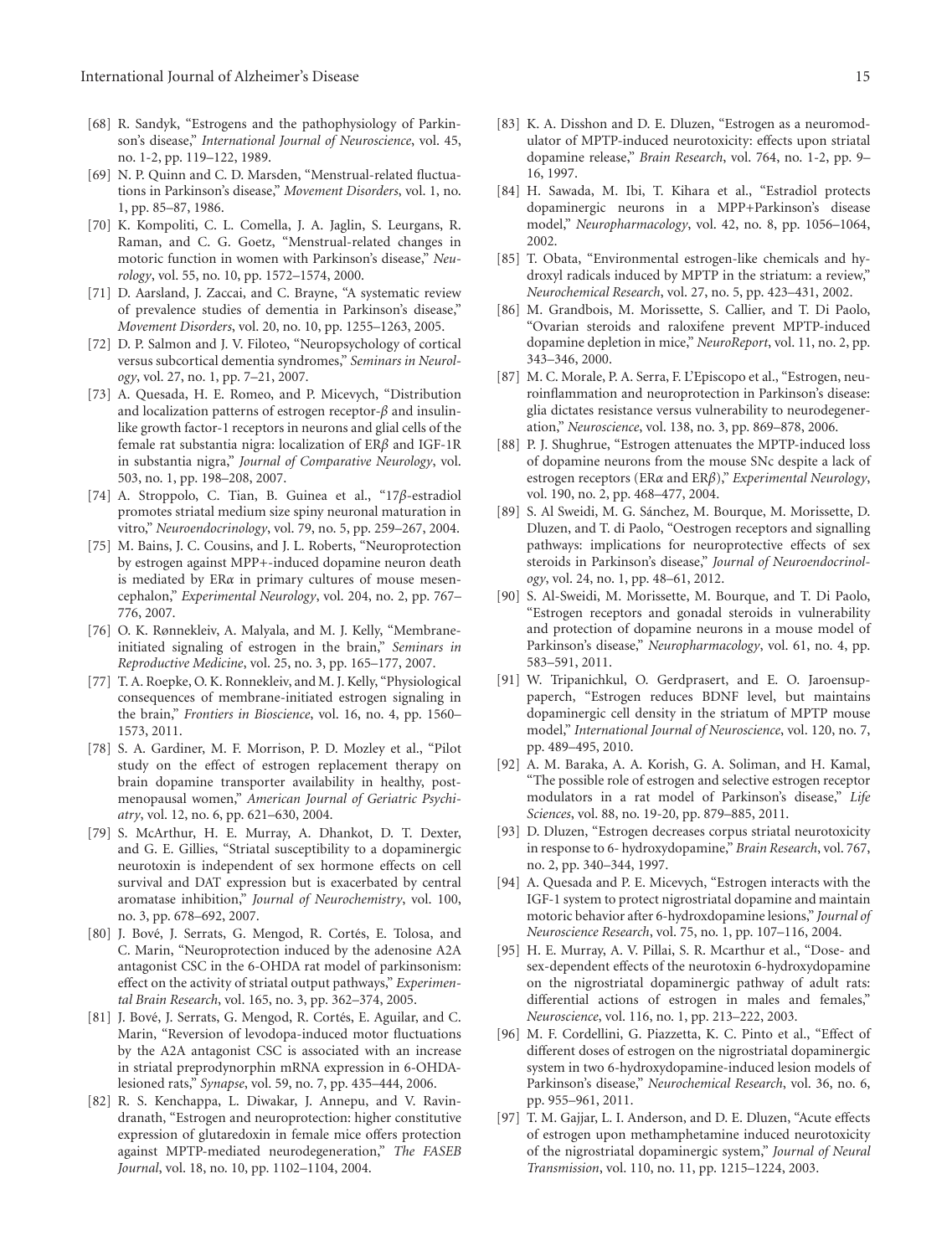- [98] H. Ohtani, M. Nomoto, and T. Douchi, "Chronic estrogen treatment replaces striatal dopaminergic function in ovariectomized rats," *Brain Research*, vol. 900, no. 2, pp. 163–168, 2001.
- [99] G. C. Wagner, T. L. Tekirian, and C. T. Cheo, "Sexual differences in sensitivity to methamphetamine toxicity," *Journal of Neural Transmission—General Section*, vol. 93, no. 1, pp. 67–70, 1993.
- <span id="page-15-0"></span>[100] Y.-L. Yu and G. C. Wagner, "Influence of gonadal hormones on sexual differences in sensitivity to methamphetamineinduced neurotoxicity," *Journal of Neural Transmission— Parkinson's Disease and Dementia Section*, vol. 8, no. 3, pp. 215–221, 1994.
- <span id="page-15-1"></span>[101] H. Sawada, M. Ibi, T. Kihara, M. Urushitani, A. Akaike, and S. Shimohama, "Estradiol protects mesencephalic dopaminergic neurons from oxidative stress-induced neuronal death," *Journal of Neuroscience Research*, vol. 54, no. 5, pp. 707–719, 1998.
- [102] H. Sawada and S. Shimohama, "Neuroprotective effects of estradiol in mesencephalic dopaminergic neurons," *Neuroscience and Biobehavioral Reviews*, vol. 24, no. 1, pp. 143–147, 2000.
- <span id="page-15-2"></span>[103] E. Biewenga, L. Cabell, and T. Audesirk, "Estradiol and raloxifene protect cultured SN4741 neurons against oxidative stress," *Neuroscience Letters*, vol. 373, no. 3, pp. 179–183, 2005.
- <span id="page-15-3"></span>[104] A. D. Ramirez, X. Liu, and F. S. Menniti, "Repeated estradiol treatment prevents MPTP-induced dopamine depletion in male mice," *Neuroendocrinology*, vol. 77, no. 4, pp. 223–231, 2003.
- <span id="page-15-4"></span>[105] M. D'Astous, P. Mendez, M. Morissette, L. M. Garcia-Segura, and T. Di Paolo, "Implication of the phosphatidylinositol-3 kinase/protein kinase b signaling pathway in the neuroprotective effect of estradiol in the striatum of 1-methyl-4 phenyl-1,2,3,6-tetrahydropyridine mice," *Molecular Pharmacology*, vol. 69, no. 4, pp. 1492–1498, 2006.
- <span id="page-15-5"></span>[106] X. Liu, X. L. Fan, Y. Zhao et al., "Estrogen provides neuroprotection against activated microglia-induced dopaminergic neuronal injury through both estrogen receptor-*α* and estrogen receptor-*β* in microglia," *Journal of Neuroscience Research*, vol. 81, no. 5, pp. 653–665, 2005.
- <span id="page-15-6"></span>[107] J. A. Dykens, W. H. Moos, and N. Howell, "Development of 17*α*-estradiol as a neuroprotective therapeutic agent: rationale and results from a phase I clinical study," *Annals of the New York Academy of Sciences*, vol. 1052, pp. 116–135, 2005.
- <span id="page-15-7"></span>[108] K. S. P. McNaught and C. W. Olanow, "Protein aggregation in the pathogenesis of familial and sporadic Parkinson's disease," *Neurobiology of Aging*, vol. 27, no. 4, pp. 530–545, 2006.
- <span id="page-15-8"></span>[109] M. Hirohata, K. Ono, A. Morinaga, T. Ikeda, and M. Yamada, "Anti-aggregation and fibril-destabilizing effects of sex hormones on *α*-synuclein fibrils in vitro," *Experimental Neurology*, vol. 217, no. 2, pp. 434–439, 2009.
- <span id="page-15-9"></span>[110] (UNAIDS) JUNPoHA. UNAIDS Report on the Global AIDS Epidemic, 2010.
- <span id="page-15-10"></span>[111] T. C. Quinn and J. Overbaugh, "HIV/AIDS in women: an expanding epidemic," *Science*, vol. 308, no. 5728, pp. 1582– 1583, 2005.
- <span id="page-15-11"></span>[112] A. Antinori, G. Arendt, J. T. Becker et al., "Updated research nosology for HIV-associated neurocognitive disorders," *Neurology*, vol. 69, no. 18, pp. 1789–1799, 2007.
- <span id="page-15-12"></span>[113] R. K. Heaton, D. B. Clifford, D. R. Franklin Jr. et al., "HIVassociated neurocognitive disorders persist in the era of

potent antiretroviral therapy: charter Study," *Neurology*, vol. 75, no. 23, pp. 2087–2096, 2010.

- <span id="page-15-13"></span>[114] L. Garvey, "HIV-associated central nervous system diseases in the recent combination antiretroviral therapy era," *European Journal of Neurology*, vol. 18, no. 3, pp. 527–534, 2011.
- <span id="page-15-14"></span>[115] V. Tozzi, P. Balestra, R. Bellagamba et al., "Persistence of neuropsychologic deficits despite long-term highly active antiretroviral therapy in patients with HIV-related neurocognitive impairment: prevalence and risk factors," *Journal of Acquired Immune Deficiency Syndromes*, vol. 45, no. 2, pp. 174–182, 2007.
- <span id="page-15-15"></span>[116] H. E. Wynn, R. C. Brundage, and C. V. Fletcher, "Clinical implications of CNS penetration of antiretroviral drugs," *CNS Drugs*, vol. 16, no. 9, pp. 595–609, 2002.
- <span id="page-15-16"></span>[117] K. J. Kallianpur, G. R. Kirk, N. Sailasuta et al., "Regional cortical thinning associated with detectable levels of HIV DNA," *Cerebral Cortex*. In press.
- <span id="page-15-17"></span>[118] J. Harezlak, S. Buchthal, M. Taylor et al., "Persistence of HIVassociated cognitive impairment, inflammation, and neuronal injury in era of highly active antiretroviral treatment," *AIDS*, vol. 25, no. 5, pp. 625–633, 2011.
- <span id="page-15-18"></span>[119] I. C. Anthony, S. N. Ramage, F. W. Carnie, P. Simmonds, and J. E. Bell, "Influence of HAART on HIV-related CNS disease and neuroinflammation," *Journal of Neuropathology and Experimental Neurology*, vol. 64, no. 6, pp. 529–536, 2005.
- <span id="page-15-19"></span>[120] T. Wang, J. A. Rumbaugh, and A. Nath, "Viruses and the brain: from inflammation to dementia," *Clinical Science*, vol. 110, no. 4, pp. 393–407, 2006.
- <span id="page-15-20"></span>[121] E. Vegeto, S. Belcredito, S. Etteri et al., "Estrogen receptor*α* mediates the brain antiinflammatory activity of estradiol," *Proceedings of the National Academy of Sciences of the United States of America*, vol. 100, no. 16, pp. 9614–9619, 2003.
- <span id="page-15-28"></span>[122] I. Zemlyak, S. Brooke, and R. Sapolsky, "Estrogenic protection against gp120 neurotoxicity: role of microglia," *Brain Research*, vol. 1046, no. 1-2, pp. 130–136, 2005.
- <span id="page-15-21"></span>[123] E. Vegeto, V. Benedusi, and A. Maggi, "Estrogen antiinflammatory activity in brain: a therapeutic opportunity for menopause and neurodegenerative diseases," *Frontiers in Neuroendocrinology*, vol. 29, no. 4, pp. 507–519, 2008.
- <span id="page-15-22"></span>[124] C. Kaushic, K. L. Roth, V. Anipindi, and F. Xiu, "Increased prevalence of sexually transmitted viral infections in women: the role of female sex hormones in regulating susceptibility and immune responses," *Journal of Reproductive Immunology*, vol. 88, no. 2, pp. 204–209, 2011.
- <span id="page-15-23"></span>[125] Z. Hel, E. Stringer, and J. Mestecky, "Sex steroid hormones, hormonal contraception, and the immunobiology of human immunodeficiency virus-1 infection," *Endocrine Reviews*, vol. 31, no. 1, pp. 79–97, 2010.
- <span id="page-15-24"></span>[126] R. A. Coutinho, "Some aspects of the natural history of HIV infection," *Tropical Medicine and International Health*, vol. 5, no. 7, pp. A22–A25, 2000.
- <span id="page-15-25"></span>[127] H. Farzadegan, D. R. Hoover, J. Astemborski et al., "Sex differences in HIV-1 viral load and progression to AIDS," *The Lancet*, vol. 352, no. 9139, pp. 1510–1514, 1998.
- <span id="page-15-26"></span>[128] E. Nicastri, C. Angeletti, L. Palmisano et al., "Gender differences in clinical progression of HIV-1-infected individuals during long-term highly active antiretroviral therapy," *AIDS*, vol. 19, no. 6, pp. 577–583, 2005.
- <span id="page-15-27"></span>[129] P. G. A. Cornelisse, V. Montessori, B. Yip et al., "The impact of zidovudine on dementia-free survival in a population of HIV-positive men and women on antiretroviral therapy," *International Journal of STD and AIDS*, vol. 11, no. 1, pp. 52– 56, 2000.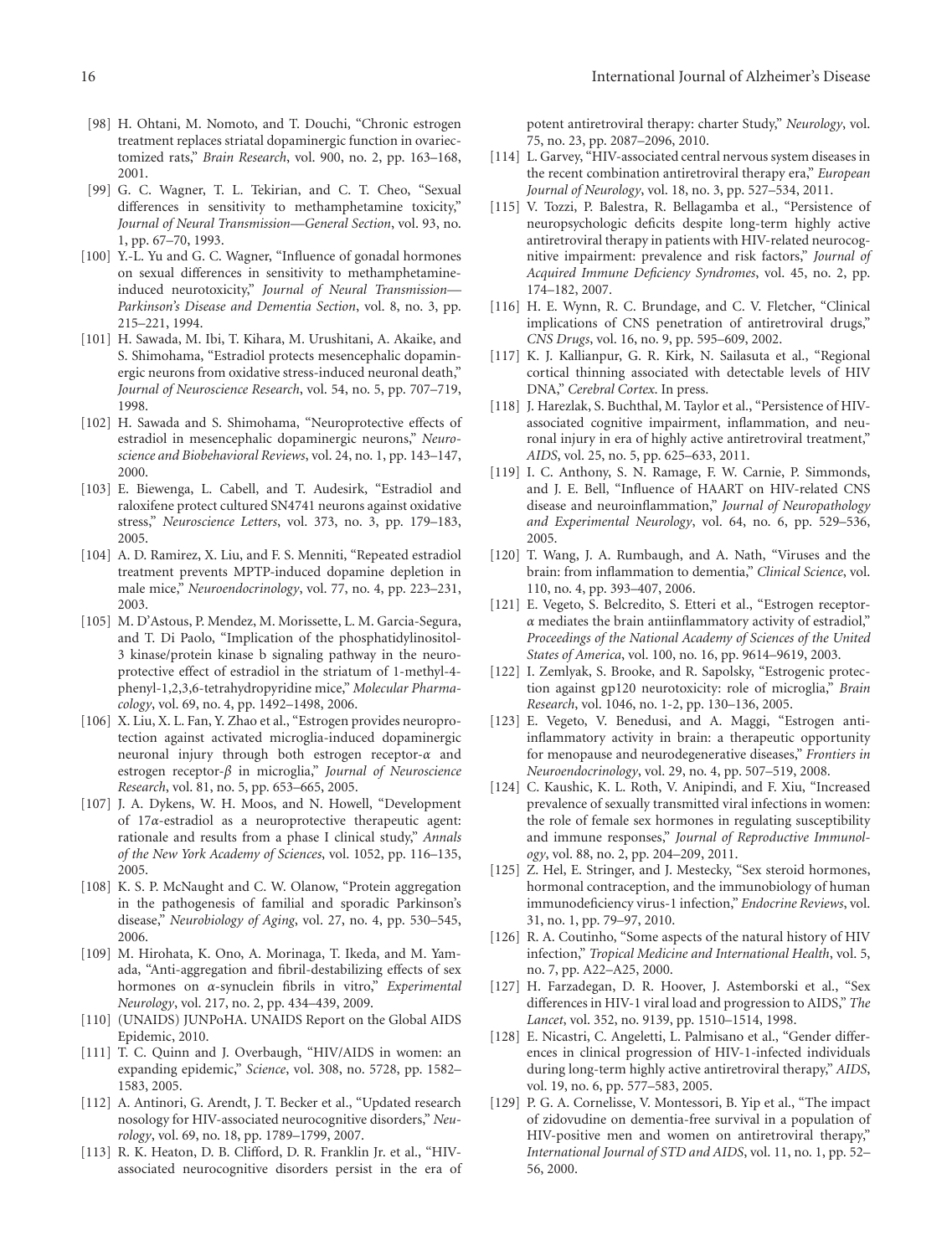- <span id="page-16-0"></span>[130] S. N. Asin, A. M. Heimberg, S. K. Eszterhas, C. Rollenhagen, and A. L. Howell, "Estradiol and progesterone regulate HIV type 1 replication in peripheral blood cells," *AIDS Research and Human Retroviruses*, vol. 24, no. 5, pp. 701–716, 2008.
- <span id="page-16-1"></span>[131] A. J. Davidson, S. L. Bertram, D. C. Lezotte et al., "Comparison of health status, socioeconomic characteristics, and knowledge and use of HIV-related resources between HIVinfected women and men," *Medical Care*, vol. 36, no. 12, pp. 1676–1684, 1998.
- <span id="page-16-2"></span>[132] M. Cohen, "Natural history of HIV infection in women," *Obstetrics and Gynecology Clinics of North America*, vol. 24, no. 4, pp. 743–758, 1997.
- <span id="page-16-3"></span>[133] S. L. Melnick, R. Sherer, T. A. Louis et al., "Survival and disease progression according to gender of patients with HIV infection: the Terry Beirn Community Programs for Clinical Research on AIDS," *JAMA*, vol. 272, no. 24, pp. 1915–1921, 1994.
- <span id="page-16-4"></span>[134] S. E. Barkan, S. L. Melnick, S. Preston-Martin et al., "The Women's Interagency HIV study," *Epidemiology*, vol. 9, no. 2, pp. 117–125, 1998.
- <span id="page-16-5"></span>[135] S. T. Dheen, C. Kaur, and E. A. Ling, "Microglial activation and its implications in the brain diseases," *Current Medicinal Chemistry*, vol. 14, no. 11, pp. 1189–1197, 2007.
- <span id="page-16-6"></span>[136] G. Mor, J. Nilsen, T. Horvath et al., "Estrogen and microglia: a regulatory system that affects the brain," *Journal of Neurobiology*, vol. 40, no. 4, pp. 484–496, 1999.
- <span id="page-16-7"></span>[137] D. E. Brenneman, S. K. McCune, R. F. Mervis, and J. M. Hill, "gp120 as an etiologic agent for NeuroAIDS: neurotoxicity and model systems," *Advances in Neuroimmunology*, vol. 4, no. 3, pp. 157–165, 1994.
- <span id="page-16-8"></span>[138] S. M. Brooke, J. R. McLaughlin, K. M. Cortopassi, and R. M. Sapolsky, "Effect of GP120 on glutathione peroxidase activity in cortical cultures and the interaction with steroid hormones," *Journal of Neurochemistry*, vol. 81, no. 2, pp. 277– 284, 2002.
- <span id="page-16-9"></span>[139] I. I. Kruman, A. Nath, and M. P. Mattson, "HIV-1 protein tat induces apoptosis of hippocampal neurons by a mechanism involving caspase activation, calcium overload, and oxidative stress," *Experimental Neurology*, vol. 154, no. 2, pp. 276–288, 1998.
- <span id="page-16-10"></span>[140] A. Nath, K. Conant, P. Chen, C. Scott, and E. O. Major, "Transient exposure to HIV-1 Tat protein results in cytokine production in macrophages and astrocytes: a hit and run phenomenon," *The Journal of Biological Chemistry*, vol. 274, no. 24, pp. 17098–17102, 1999.
- <span id="page-16-11"></span>[141] L. Minghetti, S. Visentin, M. Patrizio, L. Franchini, M. A. Ajmone-Cat, and G. Levi, "Multiple actions of the human immunodeficiency virus type-1 tat protein on microglial cell functions," *Neurochemical Research*, vol. 29, no. 5, pp. 965– 978, 2004.
- <span id="page-16-12"></span>[142] A. J. Bruce-Keller, S. W. Barger, N. I. Moss, J. T. Pham, J. N. Keller, and A. Nath, "Pro-inflammatory and pro-oxidant properties of the HIV protein Tat in a microglial cell line: attenuation by 17*β*-estradiol," *Journal of Neurochemistry*, vol. 78, no. 6, pp. 1315–1324, 2001.
- <span id="page-16-13"></span>[143] Y. W. Lee, S. Y. Eum, A. Nath, and M. Toborek, "Estrogenmediated protection against HIV Tat protein-induced inflammatory pathways in human vascular endothelial cells," *Cardiovascular Research*, vol. 63, no. 1, pp. 139–148, 2004.
- <span id="page-16-14"></span>[144] D. R. Wallace, S. Dodson, A. Nath, and R. M. Booze, "Estrogen attenuates gp120- and tat1-72-induced oxidative stress and prevents loss of dopamine transporter function," *Synapse*, vol. 59, no. 1, pp. 51–60, 2006.
- <span id="page-16-15"></span>[145] M. E. Wilson, F. O. Dimayuga, J. L. Reed et al., "Immune modulation by estrogens: role in CNS HIV-1 infection," *Endocrine*, vol. 29, no. 2, pp. 289–297, 2006.
- <span id="page-16-16"></span>[146] R. A. Clark and R. Bessinger, "Clinical manifestations and predictors of survival in older women infected with HIV," *Journal of Acquired Immune Deficiency Syndromes and Human Retrovirology*, vol. 15, no. 5, pp. 341–345, 1997.
- <span id="page-16-17"></span>[147] A. Chiesi, S. Vella, L. G. Dally et al., "Epidemiology of AIDS dementia complex in Europe," *Journal of Acquired Immune Deficiency Syndromes and Human Retrovirology*, vol. 11, no. 1, pp. 39–44, 1996.
- <span id="page-16-18"></span>[148] J. M. Faílde-Garrido, M. R. Alvarez, and M. A. Simón-López, "Neuropsychological impairment and gender differences in HIV-1 infection," *Psychiatry and Clinical Neurosciences*, vol. 62, no. 5, pp. 494–502, 2008.
- <span id="page-16-19"></span>[149] O. L. Lopez, J. Wess, J. Sanchez, M. A. Dew, and J. T. Becker, "Neurological characteristics of HIV-infected men and women seeking primary medical care," *European Journal of Neurology*, vol. 6, no. 2, pp. 205–209, 1999.
- <span id="page-16-20"></span>[150] E. Martin, R. Gonzalez, J. Vassileva, and P. Maki, "HIV+ men and women show different performance patterns on procedural learning tasks," *Journal of Clinical and Experimental Neuropsychology*, vol. 33, no. 1, pp. 112–120, 2011.
- <span id="page-16-21"></span>[151] K. R. Robertson, C. Kapoor, W. T. Robertson, S. Fiscus, S. Ford, and C. D. Hall, "No gender differences in the progression of nervous system disease in HIV infection," *Journal of Acquired Immune Deficiency Syndromes*, vol. 36, no. 3, pp. 817–822, 2004.
- <span id="page-16-22"></span>[152] D. Neary, J. S. Snowden, L. Gustafson et al., "Frontotemporal lobar degeneration: a consensus on clinical diagnostic criteria," *Neurology*, vol. 51, no. 6, pp. 1546–1554, 1998.
- <span id="page-16-23"></span>[153] D. Neary, J. S. Snowden, and D. M. A. Mann, "Classification and description of frontotemporal dementias," *Annals of the New York Academy of Sciences*, vol. 920, pp. 46–51, 2000.
- <span id="page-16-24"></span>[154] A. J. Levine and L. Hewett, "Estrogen replacement therapy and frontotemporal dementia," *Maturitas*, vol. 45, no. 2, pp. 83–88, 2003.
- <span id="page-16-25"></span>[155] A. Ferreira and A. Caceres, "Estrogen-enhanced neurite growth: evidence for a selective induction of tau and stable microtubules," *Journal of Neuroscience*, vol. 11, no. 2, pp. 392–400, 1991.
- <span id="page-16-26"></span>[156] T. M. See, A. K. Lamarre, S. E. Lee, and B. L. Miller, "Genetic causes of frontotemporal degeneration," *Journal of Geriatric Psychiatry and Neurology*, vol. 23, no. 4, pp. 260–268, 2010.
- <span id="page-16-27"></span>[157] H. Seelaar, J. D. Rohrer, Y. A. L. Pijnenburg, N. C. Fox, and J. C. Van Swieten, "Clinical, genetic and pathological heterogeneity of frontotemporal dementia: a review," *Journal of Neurology, Neurosurgery and Psychiatry*, vol. 82, no. 5, pp. 476–486, 2011.
- <span id="page-16-28"></span>[158] G. Heiss, R. Wallace, G. L. Anderson et al., "Health risks and benefits 3 years after stopping randomized treatment with estrogen and progestin," *JAMA*, vol. 299, no. 9, pp. 1036– 1045, 2008.
- <span id="page-16-29"></span>[159] S. Shapiro, R. D. T. Farmer, A. O. Mueck, H. Seaman, and J. C. Stevenson, "Does hormone replacement therapy cause breast cancer? An application of causal principles to three studies. Part 2. The Women's Health Initiative: estrogen plus progestogen," *Journal of Family Planning and Reproductive Health Care*, vol. 37, no. 3, pp. 165–172, 2011.
- <span id="page-16-30"></span>[160] C. J. Crandall, A. K. Aragaki, J. A. Cauley et al., "Breast tenderness and breast cancer risk in the estrogen plus progestin and estrogen-alone women's health initiative clinical trials," *Breast Cancer Research and Treatment*, vol. 132, no. 1, pp. 275–285.